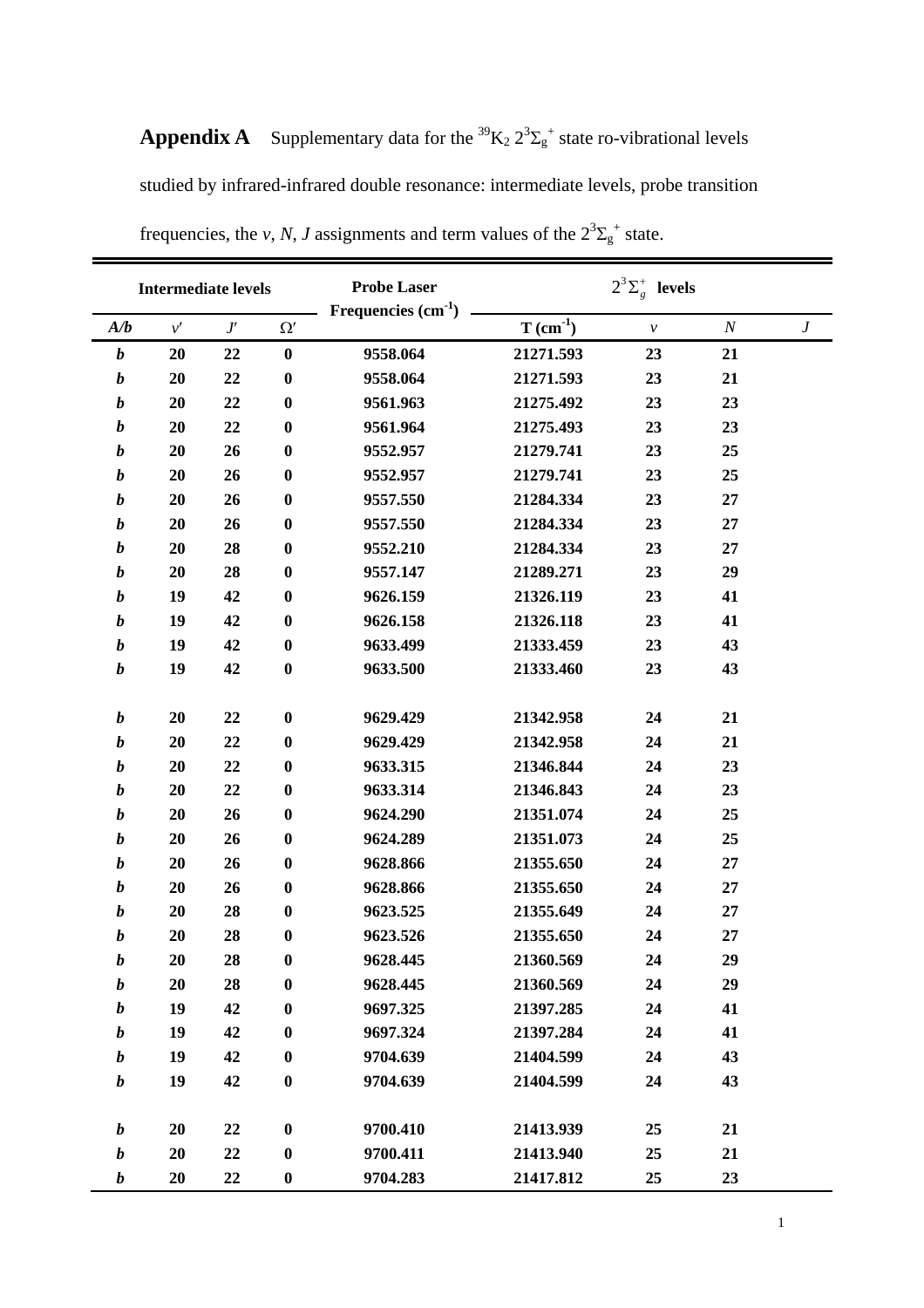| 22<br>25<br>23<br>$\boldsymbol{b}$<br>20<br>$\boldsymbol{0}$<br>9704.283<br>21417.812<br>$\boldsymbol{b}$<br>20<br>26<br>$\boldsymbol{0}$<br>9695.245<br>21422.029<br>25<br>25<br>$\boldsymbol{b}$<br>20<br>26<br>$\bf{0}$<br>21422.028<br>25<br>25<br>9695.244<br>$\boldsymbol{b}$<br>20<br>26<br>$\bf{0}$<br>9699.803<br>21426.587<br>25<br>27<br>$\boldsymbol{b}$<br>$\bf{0}$<br>21426.587<br>20<br>26<br>9699.803<br>25<br>27<br>28<br>$\boldsymbol{b}$<br>20<br>$\boldsymbol{0}$<br>25<br>27<br>9694.463<br>21426.587<br>20<br>28<br>$\bf{0}$<br>9694.463<br>21426.587<br>25<br>27<br>$\boldsymbol{b}$<br>$\boldsymbol{b}$<br>28<br>$\bf{0}$<br>20<br>25<br>29<br>9699.365<br>21431.489<br>28<br>$\boldsymbol{b}$<br>20<br>$\bf{0}$<br>9699.365<br>21431.489<br>25<br>29<br>55<br>$\boldsymbol{b}$<br>22<br>56<br>$\bf{0}$<br>21666.133<br>9642.430<br>27<br>$\boldsymbol{b}$<br>22<br>56<br>$\boldsymbol{0}$<br>21666.133<br>27<br>55<br>9642.430<br>$\boldsymbol{b}$<br>22<br>56<br>$\bf{0}$<br>21675.706<br>57<br>9652.003<br>27<br>22<br>56<br>$\bf{0}$<br>9652.003<br>21675.706<br>57<br>$\boldsymbol{b}$<br>27<br>58<br>$\bf{0}$<br>$\boldsymbol{b}$<br>22<br>9639.015<br>21675.706<br>27<br>57<br>58<br>$\boldsymbol{b}$<br>22<br>$\bf{0}$<br>57<br>9639.015<br>21675.706<br>27<br>58<br>$\bf{0}$<br>21685.618<br>59<br>$\boldsymbol{b}$<br>22<br>9648.927<br>27<br>$\boldsymbol{b}$<br>$\bf{0}$<br>22<br>58<br>21685.616<br>59<br>9648.925<br>27<br>$\boldsymbol{0}$<br>9580.083<br>21624.585<br>28<br>21<br>$\boldsymbol{b}$<br>24<br>22<br>$\bf{0}$<br>$\boldsymbol{b}$<br>22<br>28<br>21<br>24<br>9580.083<br>21624.585<br>$\boldsymbol{b}$<br>24<br>22<br>$\bf{0}$<br>9583.913<br>21628.415<br>28<br>23<br>$\boldsymbol{b}$<br>22<br>$\bf{0}$<br>21628.415<br>28<br>24<br>9583.913<br>23<br>$\boldsymbol{b}$<br>24<br>$\bf{0}$<br>21628.416<br>28<br>23<br>24<br>9579.175<br>$\boldsymbol{b}$<br>24<br>24<br>$\bf{0}$<br>21628.416<br>28<br>23<br>9579.175<br>$\boldsymbol{b}$<br>24<br>24<br>$\boldsymbol{0}$<br>28<br>25<br>9583.345<br>21632.586<br>$\boldsymbol{b}$<br>24<br>$\bf{0}$<br>21632.587<br>28<br>25<br>24<br>9583.346<br>$\boldsymbol{b}$<br>24<br>26<br>$\boldsymbol{0}$<br>9578.284<br>21632.585<br>28<br>25<br>25<br>21632.585<br>28<br>24<br>26<br>9578.284<br>$\boldsymbol{0}$<br>b<br>$\boldsymbol{b}$<br>26<br>$\bf{0}$<br>9582.793<br>21637.094<br>28<br>27<br>24<br>$\boldsymbol{b}$<br>$\bf{0}$<br>27<br>24<br>26<br>28<br>9582.793<br>21637.094<br>28<br>$\bf{0}$<br>9577.447<br>21637.094<br>28<br>27<br>$\boldsymbol{b}$<br>24<br>$\boldsymbol{b}$<br>28<br>24<br>$\bf{0}$<br>21637.094<br>27<br>9577.447<br>28<br>$\boldsymbol{b}$<br>24<br>28<br>$\bf{0}$<br>21641.941<br>28<br>29<br>9582.294<br>$\boldsymbol{b}$<br>28<br>$\bf{0}$<br>21641.941<br>28<br>29<br>24<br>9582.294<br>$\boldsymbol{b}$<br>30<br>$\bf{0}$<br>24<br>21641.940<br>28<br>29<br>9576.717<br>30<br>$\boldsymbol{b}$<br>24<br>$\bf{0}$<br>9576.717<br>21641.940<br>28<br>29<br>$\boldsymbol{b}$<br>24<br>30<br>$\bf{0}$<br>9581.903<br>21647.126<br>31<br>28<br>$\boldsymbol{b}$<br>24<br>30<br>$\bf{0}$<br>21647.127<br>28<br>31<br>9581.904<br>$\boldsymbol{b}$<br>$\bf{0}$<br>31<br>27<br>46<br>9524.124<br>21899.217<br>45<br>$\boldsymbol{b}$<br>27<br>46<br>$\bf{0}$<br>9524.124<br>31<br>45<br>21899.217<br>$\boldsymbol{b}$<br>27<br>46<br>$\bf{0}$<br>9531.901<br>21906.994<br>31<br>47<br>21906.995<br>27<br>46<br>$\boldsymbol{0}$<br>9531.902<br>31<br>47<br>b |  |  |  |  |  |
|-------------------------------------------------------------------------------------------------------------------------------------------------------------------------------------------------------------------------------------------------------------------------------------------------------------------------------------------------------------------------------------------------------------------------------------------------------------------------------------------------------------------------------------------------------------------------------------------------------------------------------------------------------------------------------------------------------------------------------------------------------------------------------------------------------------------------------------------------------------------------------------------------------------------------------------------------------------------------------------------------------------------------------------------------------------------------------------------------------------------------------------------------------------------------------------------------------------------------------------------------------------------------------------------------------------------------------------------------------------------------------------------------------------------------------------------------------------------------------------------------------------------------------------------------------------------------------------------------------------------------------------------------------------------------------------------------------------------------------------------------------------------------------------------------------------------------------------------------------------------------------------------------------------------------------------------------------------------------------------------------------------------------------------------------------------------------------------------------------------------------------------------------------------------------------------------------------------------------------------------------------------------------------------------------------------------------------------------------------------------------------------------------------------------------------------------------------------------------------------------------------------------------------------------------------------------------------------------------------------------------------------------------------------------------------------------------------------------------------------------------------------------------------------------------------------------------------------------------------------------------------------------------------------------------------------------------------------------------------------------------------------------------------------------------------------------------------------------------------------------------------------------------------------------------------------------------------------------------------------------------------------------------------------------------------------------------------------------------------------------------------------------------------------------------------------------------------------------------------------------------|--|--|--|--|--|
|                                                                                                                                                                                                                                                                                                                                                                                                                                                                                                                                                                                                                                                                                                                                                                                                                                                                                                                                                                                                                                                                                                                                                                                                                                                                                                                                                                                                                                                                                                                                                                                                                                                                                                                                                                                                                                                                                                                                                                                                                                                                                                                                                                                                                                                                                                                                                                                                                                                                                                                                                                                                                                                                                                                                                                                                                                                                                                                                                                                                                                                                                                                                                                                                                                                                                                                                                                                                                                                                                                 |  |  |  |  |  |
|                                                                                                                                                                                                                                                                                                                                                                                                                                                                                                                                                                                                                                                                                                                                                                                                                                                                                                                                                                                                                                                                                                                                                                                                                                                                                                                                                                                                                                                                                                                                                                                                                                                                                                                                                                                                                                                                                                                                                                                                                                                                                                                                                                                                                                                                                                                                                                                                                                                                                                                                                                                                                                                                                                                                                                                                                                                                                                                                                                                                                                                                                                                                                                                                                                                                                                                                                                                                                                                                                                 |  |  |  |  |  |
|                                                                                                                                                                                                                                                                                                                                                                                                                                                                                                                                                                                                                                                                                                                                                                                                                                                                                                                                                                                                                                                                                                                                                                                                                                                                                                                                                                                                                                                                                                                                                                                                                                                                                                                                                                                                                                                                                                                                                                                                                                                                                                                                                                                                                                                                                                                                                                                                                                                                                                                                                                                                                                                                                                                                                                                                                                                                                                                                                                                                                                                                                                                                                                                                                                                                                                                                                                                                                                                                                                 |  |  |  |  |  |
|                                                                                                                                                                                                                                                                                                                                                                                                                                                                                                                                                                                                                                                                                                                                                                                                                                                                                                                                                                                                                                                                                                                                                                                                                                                                                                                                                                                                                                                                                                                                                                                                                                                                                                                                                                                                                                                                                                                                                                                                                                                                                                                                                                                                                                                                                                                                                                                                                                                                                                                                                                                                                                                                                                                                                                                                                                                                                                                                                                                                                                                                                                                                                                                                                                                                                                                                                                                                                                                                                                 |  |  |  |  |  |
|                                                                                                                                                                                                                                                                                                                                                                                                                                                                                                                                                                                                                                                                                                                                                                                                                                                                                                                                                                                                                                                                                                                                                                                                                                                                                                                                                                                                                                                                                                                                                                                                                                                                                                                                                                                                                                                                                                                                                                                                                                                                                                                                                                                                                                                                                                                                                                                                                                                                                                                                                                                                                                                                                                                                                                                                                                                                                                                                                                                                                                                                                                                                                                                                                                                                                                                                                                                                                                                                                                 |  |  |  |  |  |
|                                                                                                                                                                                                                                                                                                                                                                                                                                                                                                                                                                                                                                                                                                                                                                                                                                                                                                                                                                                                                                                                                                                                                                                                                                                                                                                                                                                                                                                                                                                                                                                                                                                                                                                                                                                                                                                                                                                                                                                                                                                                                                                                                                                                                                                                                                                                                                                                                                                                                                                                                                                                                                                                                                                                                                                                                                                                                                                                                                                                                                                                                                                                                                                                                                                                                                                                                                                                                                                                                                 |  |  |  |  |  |
|                                                                                                                                                                                                                                                                                                                                                                                                                                                                                                                                                                                                                                                                                                                                                                                                                                                                                                                                                                                                                                                                                                                                                                                                                                                                                                                                                                                                                                                                                                                                                                                                                                                                                                                                                                                                                                                                                                                                                                                                                                                                                                                                                                                                                                                                                                                                                                                                                                                                                                                                                                                                                                                                                                                                                                                                                                                                                                                                                                                                                                                                                                                                                                                                                                                                                                                                                                                                                                                                                                 |  |  |  |  |  |
|                                                                                                                                                                                                                                                                                                                                                                                                                                                                                                                                                                                                                                                                                                                                                                                                                                                                                                                                                                                                                                                                                                                                                                                                                                                                                                                                                                                                                                                                                                                                                                                                                                                                                                                                                                                                                                                                                                                                                                                                                                                                                                                                                                                                                                                                                                                                                                                                                                                                                                                                                                                                                                                                                                                                                                                                                                                                                                                                                                                                                                                                                                                                                                                                                                                                                                                                                                                                                                                                                                 |  |  |  |  |  |
|                                                                                                                                                                                                                                                                                                                                                                                                                                                                                                                                                                                                                                                                                                                                                                                                                                                                                                                                                                                                                                                                                                                                                                                                                                                                                                                                                                                                                                                                                                                                                                                                                                                                                                                                                                                                                                                                                                                                                                                                                                                                                                                                                                                                                                                                                                                                                                                                                                                                                                                                                                                                                                                                                                                                                                                                                                                                                                                                                                                                                                                                                                                                                                                                                                                                                                                                                                                                                                                                                                 |  |  |  |  |  |
|                                                                                                                                                                                                                                                                                                                                                                                                                                                                                                                                                                                                                                                                                                                                                                                                                                                                                                                                                                                                                                                                                                                                                                                                                                                                                                                                                                                                                                                                                                                                                                                                                                                                                                                                                                                                                                                                                                                                                                                                                                                                                                                                                                                                                                                                                                                                                                                                                                                                                                                                                                                                                                                                                                                                                                                                                                                                                                                                                                                                                                                                                                                                                                                                                                                                                                                                                                                                                                                                                                 |  |  |  |  |  |
|                                                                                                                                                                                                                                                                                                                                                                                                                                                                                                                                                                                                                                                                                                                                                                                                                                                                                                                                                                                                                                                                                                                                                                                                                                                                                                                                                                                                                                                                                                                                                                                                                                                                                                                                                                                                                                                                                                                                                                                                                                                                                                                                                                                                                                                                                                                                                                                                                                                                                                                                                                                                                                                                                                                                                                                                                                                                                                                                                                                                                                                                                                                                                                                                                                                                                                                                                                                                                                                                                                 |  |  |  |  |  |
|                                                                                                                                                                                                                                                                                                                                                                                                                                                                                                                                                                                                                                                                                                                                                                                                                                                                                                                                                                                                                                                                                                                                                                                                                                                                                                                                                                                                                                                                                                                                                                                                                                                                                                                                                                                                                                                                                                                                                                                                                                                                                                                                                                                                                                                                                                                                                                                                                                                                                                                                                                                                                                                                                                                                                                                                                                                                                                                                                                                                                                                                                                                                                                                                                                                                                                                                                                                                                                                                                                 |  |  |  |  |  |
|                                                                                                                                                                                                                                                                                                                                                                                                                                                                                                                                                                                                                                                                                                                                                                                                                                                                                                                                                                                                                                                                                                                                                                                                                                                                                                                                                                                                                                                                                                                                                                                                                                                                                                                                                                                                                                                                                                                                                                                                                                                                                                                                                                                                                                                                                                                                                                                                                                                                                                                                                                                                                                                                                                                                                                                                                                                                                                                                                                                                                                                                                                                                                                                                                                                                                                                                                                                                                                                                                                 |  |  |  |  |  |
|                                                                                                                                                                                                                                                                                                                                                                                                                                                                                                                                                                                                                                                                                                                                                                                                                                                                                                                                                                                                                                                                                                                                                                                                                                                                                                                                                                                                                                                                                                                                                                                                                                                                                                                                                                                                                                                                                                                                                                                                                                                                                                                                                                                                                                                                                                                                                                                                                                                                                                                                                                                                                                                                                                                                                                                                                                                                                                                                                                                                                                                                                                                                                                                                                                                                                                                                                                                                                                                                                                 |  |  |  |  |  |
|                                                                                                                                                                                                                                                                                                                                                                                                                                                                                                                                                                                                                                                                                                                                                                                                                                                                                                                                                                                                                                                                                                                                                                                                                                                                                                                                                                                                                                                                                                                                                                                                                                                                                                                                                                                                                                                                                                                                                                                                                                                                                                                                                                                                                                                                                                                                                                                                                                                                                                                                                                                                                                                                                                                                                                                                                                                                                                                                                                                                                                                                                                                                                                                                                                                                                                                                                                                                                                                                                                 |  |  |  |  |  |
|                                                                                                                                                                                                                                                                                                                                                                                                                                                                                                                                                                                                                                                                                                                                                                                                                                                                                                                                                                                                                                                                                                                                                                                                                                                                                                                                                                                                                                                                                                                                                                                                                                                                                                                                                                                                                                                                                                                                                                                                                                                                                                                                                                                                                                                                                                                                                                                                                                                                                                                                                                                                                                                                                                                                                                                                                                                                                                                                                                                                                                                                                                                                                                                                                                                                                                                                                                                                                                                                                                 |  |  |  |  |  |
|                                                                                                                                                                                                                                                                                                                                                                                                                                                                                                                                                                                                                                                                                                                                                                                                                                                                                                                                                                                                                                                                                                                                                                                                                                                                                                                                                                                                                                                                                                                                                                                                                                                                                                                                                                                                                                                                                                                                                                                                                                                                                                                                                                                                                                                                                                                                                                                                                                                                                                                                                                                                                                                                                                                                                                                                                                                                                                                                                                                                                                                                                                                                                                                                                                                                                                                                                                                                                                                                                                 |  |  |  |  |  |
|                                                                                                                                                                                                                                                                                                                                                                                                                                                                                                                                                                                                                                                                                                                                                                                                                                                                                                                                                                                                                                                                                                                                                                                                                                                                                                                                                                                                                                                                                                                                                                                                                                                                                                                                                                                                                                                                                                                                                                                                                                                                                                                                                                                                                                                                                                                                                                                                                                                                                                                                                                                                                                                                                                                                                                                                                                                                                                                                                                                                                                                                                                                                                                                                                                                                                                                                                                                                                                                                                                 |  |  |  |  |  |
|                                                                                                                                                                                                                                                                                                                                                                                                                                                                                                                                                                                                                                                                                                                                                                                                                                                                                                                                                                                                                                                                                                                                                                                                                                                                                                                                                                                                                                                                                                                                                                                                                                                                                                                                                                                                                                                                                                                                                                                                                                                                                                                                                                                                                                                                                                                                                                                                                                                                                                                                                                                                                                                                                                                                                                                                                                                                                                                                                                                                                                                                                                                                                                                                                                                                                                                                                                                                                                                                                                 |  |  |  |  |  |
|                                                                                                                                                                                                                                                                                                                                                                                                                                                                                                                                                                                                                                                                                                                                                                                                                                                                                                                                                                                                                                                                                                                                                                                                                                                                                                                                                                                                                                                                                                                                                                                                                                                                                                                                                                                                                                                                                                                                                                                                                                                                                                                                                                                                                                                                                                                                                                                                                                                                                                                                                                                                                                                                                                                                                                                                                                                                                                                                                                                                                                                                                                                                                                                                                                                                                                                                                                                                                                                                                                 |  |  |  |  |  |
|                                                                                                                                                                                                                                                                                                                                                                                                                                                                                                                                                                                                                                                                                                                                                                                                                                                                                                                                                                                                                                                                                                                                                                                                                                                                                                                                                                                                                                                                                                                                                                                                                                                                                                                                                                                                                                                                                                                                                                                                                                                                                                                                                                                                                                                                                                                                                                                                                                                                                                                                                                                                                                                                                                                                                                                                                                                                                                                                                                                                                                                                                                                                                                                                                                                                                                                                                                                                                                                                                                 |  |  |  |  |  |
|                                                                                                                                                                                                                                                                                                                                                                                                                                                                                                                                                                                                                                                                                                                                                                                                                                                                                                                                                                                                                                                                                                                                                                                                                                                                                                                                                                                                                                                                                                                                                                                                                                                                                                                                                                                                                                                                                                                                                                                                                                                                                                                                                                                                                                                                                                                                                                                                                                                                                                                                                                                                                                                                                                                                                                                                                                                                                                                                                                                                                                                                                                                                                                                                                                                                                                                                                                                                                                                                                                 |  |  |  |  |  |
|                                                                                                                                                                                                                                                                                                                                                                                                                                                                                                                                                                                                                                                                                                                                                                                                                                                                                                                                                                                                                                                                                                                                                                                                                                                                                                                                                                                                                                                                                                                                                                                                                                                                                                                                                                                                                                                                                                                                                                                                                                                                                                                                                                                                                                                                                                                                                                                                                                                                                                                                                                                                                                                                                                                                                                                                                                                                                                                                                                                                                                                                                                                                                                                                                                                                                                                                                                                                                                                                                                 |  |  |  |  |  |
|                                                                                                                                                                                                                                                                                                                                                                                                                                                                                                                                                                                                                                                                                                                                                                                                                                                                                                                                                                                                                                                                                                                                                                                                                                                                                                                                                                                                                                                                                                                                                                                                                                                                                                                                                                                                                                                                                                                                                                                                                                                                                                                                                                                                                                                                                                                                                                                                                                                                                                                                                                                                                                                                                                                                                                                                                                                                                                                                                                                                                                                                                                                                                                                                                                                                                                                                                                                                                                                                                                 |  |  |  |  |  |
|                                                                                                                                                                                                                                                                                                                                                                                                                                                                                                                                                                                                                                                                                                                                                                                                                                                                                                                                                                                                                                                                                                                                                                                                                                                                                                                                                                                                                                                                                                                                                                                                                                                                                                                                                                                                                                                                                                                                                                                                                                                                                                                                                                                                                                                                                                                                                                                                                                                                                                                                                                                                                                                                                                                                                                                                                                                                                                                                                                                                                                                                                                                                                                                                                                                                                                                                                                                                                                                                                                 |  |  |  |  |  |
|                                                                                                                                                                                                                                                                                                                                                                                                                                                                                                                                                                                                                                                                                                                                                                                                                                                                                                                                                                                                                                                                                                                                                                                                                                                                                                                                                                                                                                                                                                                                                                                                                                                                                                                                                                                                                                                                                                                                                                                                                                                                                                                                                                                                                                                                                                                                                                                                                                                                                                                                                                                                                                                                                                                                                                                                                                                                                                                                                                                                                                                                                                                                                                                                                                                                                                                                                                                                                                                                                                 |  |  |  |  |  |
|                                                                                                                                                                                                                                                                                                                                                                                                                                                                                                                                                                                                                                                                                                                                                                                                                                                                                                                                                                                                                                                                                                                                                                                                                                                                                                                                                                                                                                                                                                                                                                                                                                                                                                                                                                                                                                                                                                                                                                                                                                                                                                                                                                                                                                                                                                                                                                                                                                                                                                                                                                                                                                                                                                                                                                                                                                                                                                                                                                                                                                                                                                                                                                                                                                                                                                                                                                                                                                                                                                 |  |  |  |  |  |
|                                                                                                                                                                                                                                                                                                                                                                                                                                                                                                                                                                                                                                                                                                                                                                                                                                                                                                                                                                                                                                                                                                                                                                                                                                                                                                                                                                                                                                                                                                                                                                                                                                                                                                                                                                                                                                                                                                                                                                                                                                                                                                                                                                                                                                                                                                                                                                                                                                                                                                                                                                                                                                                                                                                                                                                                                                                                                                                                                                                                                                                                                                                                                                                                                                                                                                                                                                                                                                                                                                 |  |  |  |  |  |
|                                                                                                                                                                                                                                                                                                                                                                                                                                                                                                                                                                                                                                                                                                                                                                                                                                                                                                                                                                                                                                                                                                                                                                                                                                                                                                                                                                                                                                                                                                                                                                                                                                                                                                                                                                                                                                                                                                                                                                                                                                                                                                                                                                                                                                                                                                                                                                                                                                                                                                                                                                                                                                                                                                                                                                                                                                                                                                                                                                                                                                                                                                                                                                                                                                                                                                                                                                                                                                                                                                 |  |  |  |  |  |
|                                                                                                                                                                                                                                                                                                                                                                                                                                                                                                                                                                                                                                                                                                                                                                                                                                                                                                                                                                                                                                                                                                                                                                                                                                                                                                                                                                                                                                                                                                                                                                                                                                                                                                                                                                                                                                                                                                                                                                                                                                                                                                                                                                                                                                                                                                                                                                                                                                                                                                                                                                                                                                                                                                                                                                                                                                                                                                                                                                                                                                                                                                                                                                                                                                                                                                                                                                                                                                                                                                 |  |  |  |  |  |
|                                                                                                                                                                                                                                                                                                                                                                                                                                                                                                                                                                                                                                                                                                                                                                                                                                                                                                                                                                                                                                                                                                                                                                                                                                                                                                                                                                                                                                                                                                                                                                                                                                                                                                                                                                                                                                                                                                                                                                                                                                                                                                                                                                                                                                                                                                                                                                                                                                                                                                                                                                                                                                                                                                                                                                                                                                                                                                                                                                                                                                                                                                                                                                                                                                                                                                                                                                                                                                                                                                 |  |  |  |  |  |
|                                                                                                                                                                                                                                                                                                                                                                                                                                                                                                                                                                                                                                                                                                                                                                                                                                                                                                                                                                                                                                                                                                                                                                                                                                                                                                                                                                                                                                                                                                                                                                                                                                                                                                                                                                                                                                                                                                                                                                                                                                                                                                                                                                                                                                                                                                                                                                                                                                                                                                                                                                                                                                                                                                                                                                                                                                                                                                                                                                                                                                                                                                                                                                                                                                                                                                                                                                                                                                                                                                 |  |  |  |  |  |
|                                                                                                                                                                                                                                                                                                                                                                                                                                                                                                                                                                                                                                                                                                                                                                                                                                                                                                                                                                                                                                                                                                                                                                                                                                                                                                                                                                                                                                                                                                                                                                                                                                                                                                                                                                                                                                                                                                                                                                                                                                                                                                                                                                                                                                                                                                                                                                                                                                                                                                                                                                                                                                                                                                                                                                                                                                                                                                                                                                                                                                                                                                                                                                                                                                                                                                                                                                                                                                                                                                 |  |  |  |  |  |
|                                                                                                                                                                                                                                                                                                                                                                                                                                                                                                                                                                                                                                                                                                                                                                                                                                                                                                                                                                                                                                                                                                                                                                                                                                                                                                                                                                                                                                                                                                                                                                                                                                                                                                                                                                                                                                                                                                                                                                                                                                                                                                                                                                                                                                                                                                                                                                                                                                                                                                                                                                                                                                                                                                                                                                                                                                                                                                                                                                                                                                                                                                                                                                                                                                                                                                                                                                                                                                                                                                 |  |  |  |  |  |
|                                                                                                                                                                                                                                                                                                                                                                                                                                                                                                                                                                                                                                                                                                                                                                                                                                                                                                                                                                                                                                                                                                                                                                                                                                                                                                                                                                                                                                                                                                                                                                                                                                                                                                                                                                                                                                                                                                                                                                                                                                                                                                                                                                                                                                                                                                                                                                                                                                                                                                                                                                                                                                                                                                                                                                                                                                                                                                                                                                                                                                                                                                                                                                                                                                                                                                                                                                                                                                                                                                 |  |  |  |  |  |
|                                                                                                                                                                                                                                                                                                                                                                                                                                                                                                                                                                                                                                                                                                                                                                                                                                                                                                                                                                                                                                                                                                                                                                                                                                                                                                                                                                                                                                                                                                                                                                                                                                                                                                                                                                                                                                                                                                                                                                                                                                                                                                                                                                                                                                                                                                                                                                                                                                                                                                                                                                                                                                                                                                                                                                                                                                                                                                                                                                                                                                                                                                                                                                                                                                                                                                                                                                                                                                                                                                 |  |  |  |  |  |
|                                                                                                                                                                                                                                                                                                                                                                                                                                                                                                                                                                                                                                                                                                                                                                                                                                                                                                                                                                                                                                                                                                                                                                                                                                                                                                                                                                                                                                                                                                                                                                                                                                                                                                                                                                                                                                                                                                                                                                                                                                                                                                                                                                                                                                                                                                                                                                                                                                                                                                                                                                                                                                                                                                                                                                                                                                                                                                                                                                                                                                                                                                                                                                                                                                                                                                                                                                                                                                                                                                 |  |  |  |  |  |
|                                                                                                                                                                                                                                                                                                                                                                                                                                                                                                                                                                                                                                                                                                                                                                                                                                                                                                                                                                                                                                                                                                                                                                                                                                                                                                                                                                                                                                                                                                                                                                                                                                                                                                                                                                                                                                                                                                                                                                                                                                                                                                                                                                                                                                                                                                                                                                                                                                                                                                                                                                                                                                                                                                                                                                                                                                                                                                                                                                                                                                                                                                                                                                                                                                                                                                                                                                                                                                                                                                 |  |  |  |  |  |
|                                                                                                                                                                                                                                                                                                                                                                                                                                                                                                                                                                                                                                                                                                                                                                                                                                                                                                                                                                                                                                                                                                                                                                                                                                                                                                                                                                                                                                                                                                                                                                                                                                                                                                                                                                                                                                                                                                                                                                                                                                                                                                                                                                                                                                                                                                                                                                                                                                                                                                                                                                                                                                                                                                                                                                                                                                                                                                                                                                                                                                                                                                                                                                                                                                                                                                                                                                                                                                                                                                 |  |  |  |  |  |
|                                                                                                                                                                                                                                                                                                                                                                                                                                                                                                                                                                                                                                                                                                                                                                                                                                                                                                                                                                                                                                                                                                                                                                                                                                                                                                                                                                                                                                                                                                                                                                                                                                                                                                                                                                                                                                                                                                                                                                                                                                                                                                                                                                                                                                                                                                                                                                                                                                                                                                                                                                                                                                                                                                                                                                                                                                                                                                                                                                                                                                                                                                                                                                                                                                                                                                                                                                                                                                                                                                 |  |  |  |  |  |
|                                                                                                                                                                                                                                                                                                                                                                                                                                                                                                                                                                                                                                                                                                                                                                                                                                                                                                                                                                                                                                                                                                                                                                                                                                                                                                                                                                                                                                                                                                                                                                                                                                                                                                                                                                                                                                                                                                                                                                                                                                                                                                                                                                                                                                                                                                                                                                                                                                                                                                                                                                                                                                                                                                                                                                                                                                                                                                                                                                                                                                                                                                                                                                                                                                                                                                                                                                                                                                                                                                 |  |  |  |  |  |
|                                                                                                                                                                                                                                                                                                                                                                                                                                                                                                                                                                                                                                                                                                                                                                                                                                                                                                                                                                                                                                                                                                                                                                                                                                                                                                                                                                                                                                                                                                                                                                                                                                                                                                                                                                                                                                                                                                                                                                                                                                                                                                                                                                                                                                                                                                                                                                                                                                                                                                                                                                                                                                                                                                                                                                                                                                                                                                                                                                                                                                                                                                                                                                                                                                                                                                                                                                                                                                                                                                 |  |  |  |  |  |
|                                                                                                                                                                                                                                                                                                                                                                                                                                                                                                                                                                                                                                                                                                                                                                                                                                                                                                                                                                                                                                                                                                                                                                                                                                                                                                                                                                                                                                                                                                                                                                                                                                                                                                                                                                                                                                                                                                                                                                                                                                                                                                                                                                                                                                                                                                                                                                                                                                                                                                                                                                                                                                                                                                                                                                                                                                                                                                                                                                                                                                                                                                                                                                                                                                                                                                                                                                                                                                                                                                 |  |  |  |  |  |
|                                                                                                                                                                                                                                                                                                                                                                                                                                                                                                                                                                                                                                                                                                                                                                                                                                                                                                                                                                                                                                                                                                                                                                                                                                                                                                                                                                                                                                                                                                                                                                                                                                                                                                                                                                                                                                                                                                                                                                                                                                                                                                                                                                                                                                                                                                                                                                                                                                                                                                                                                                                                                                                                                                                                                                                                                                                                                                                                                                                                                                                                                                                                                                                                                                                                                                                                                                                                                                                                                                 |  |  |  |  |  |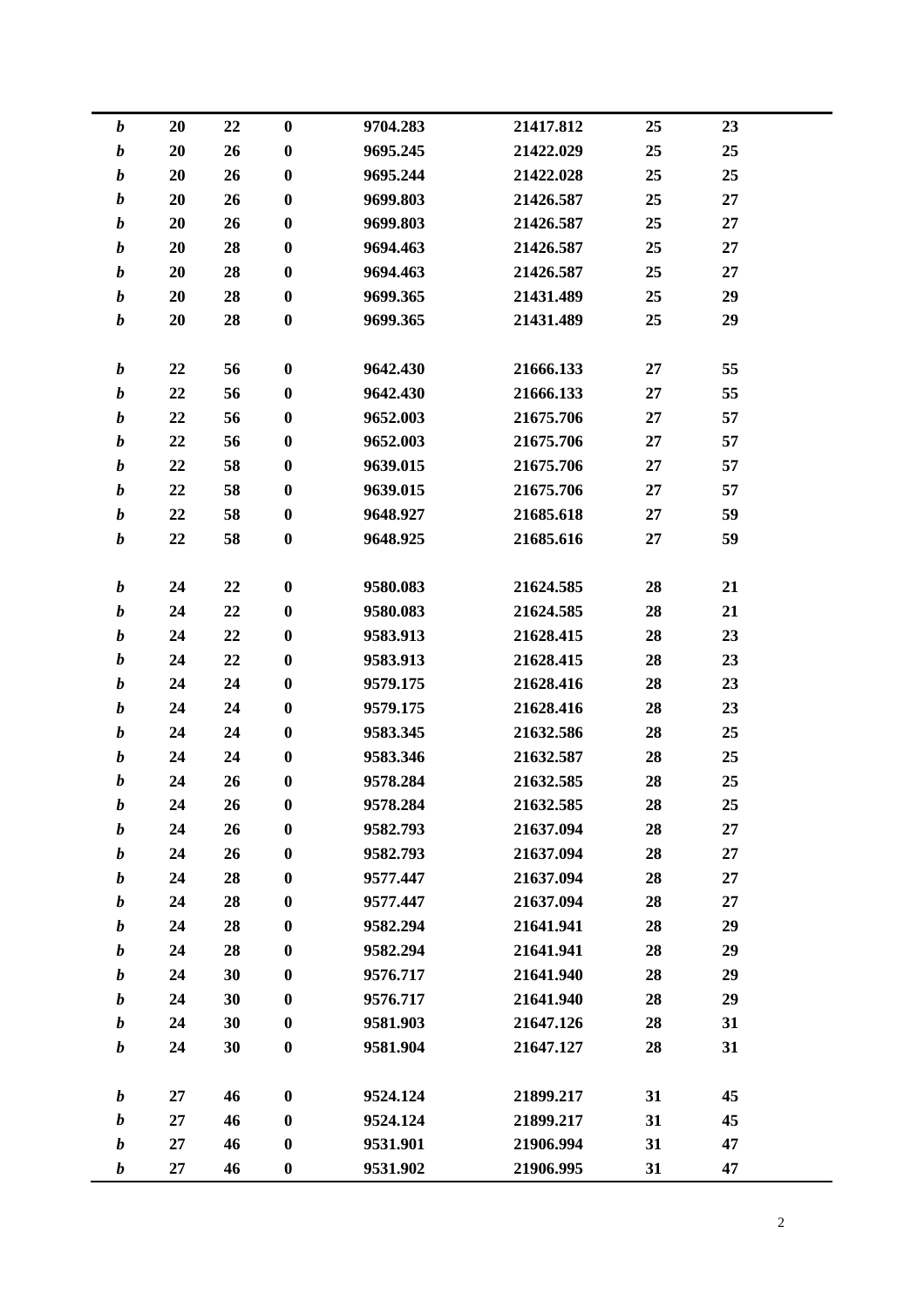| $\boldsymbol{b}$ | 27     | 48 | $\bf{0}$         | 9517.418  | 21906.998 | 31 | 47 |    |
|------------------|--------|----|------------------|-----------|-----------|----|----|----|
| $\boldsymbol{b}$ | 27     | 48 | $\bf{0}$         | 9517.418  | 21906.998 | 31 | 47 |    |
| $\boldsymbol{b}$ | 27     | 48 | $\bf{0}$         | 9517.487  | 21907.067 | 31 | 47 |    |
| $\boldsymbol{b}$ | 27     | 48 | $\bf{0}$         | 9517.487  | 21907.067 | 31 | 47 |    |
| $\boldsymbol{b}$ | 27     | 48 | $\bf{0}$         | 9525.525  | 21915.105 | 31 | 49 |    |
| $\boldsymbol{b}$ | 27     | 48 | $\bf{0}$         | 9525.525  | 21915.105 | 31 | 49 |    |
|                  |        |    |                  |           |           |    |    |    |
| $\boldsymbol{b}$ | 27     | 46 | $\bf{0}$         | 9592.188  | 21967.281 | 32 | 45 | 45 |
| $\boldsymbol{b}$ | 27     | 46 | $\bf{0}$         | 9592.188  | 21967.281 | 32 | 45 | 45 |
| $\boldsymbol{b}$ | 27     | 46 | $\bf{0}$         | 9599.891  | 21974.984 | 32 | 47 | 46 |
| $\boldsymbol{b}$ | 27     | 46 | $\bf{0}$         | 9599.890  | 21974.983 | 32 | 47 | 46 |
| $\boldsymbol{b}$ | 27     | 46 | $\bf{0}$         | 9599.914  | 21975.007 | 32 | 47 | 47 |
| $\boldsymbol{b}$ | 27     | 46 | $\bf{0}$         | 9599.913  | 21975.006 | 32 | 47 | 47 |
| $\boldsymbol{b}$ | 27     | 48 | $\bf{0}$         | 9585.429  | 21975.009 | 32 | 47 | 47 |
| $\boldsymbol{b}$ | 27     | 48 | $\bf{0}$         | 9585.429  | 21975.009 | 32 | 47 | 47 |
| $\boldsymbol{b}$ | 27     | 48 | $\bf{0}$         | 9585.479  | 21975.059 | 32 | 47 | 48 |
| $\boldsymbol{b}$ | 27     | 48 | $\bf{0}$         | 9585.478  | 21975.058 | 32 | 47 | 48 |
| $\boldsymbol{b}$ | 27     | 48 | $\bf{0}$         | 9593.481  | 21983.061 | 32 | 49 | 48 |
| $\boldsymbol{b}$ | 27     | 48 | $\bf{0}$         | 9593.481  | 21983.061 | 32 | 49 | 48 |
| $\boldsymbol{b}$ | 27     | 48 | $\bf{0}$         | 9593.495  | 21983.075 | 32 | 49 | 49 |
| $\boldsymbol{b}$ | 27     | 48 | $\bf{0}$         | 9593.495  | 21983.075 | 32 | 49 | 49 |
|                  |        |    |                  |           |           |    |    |    |
| $\boldsymbol{b}$ | 27     | 46 | $\bf{0}$         | 9659.767  | 22034.860 | 33 | 45 | 45 |
| $\boldsymbol{b}$ | 27     | 46 | $\bf{0}$         | 9659.766  | 22034.859 | 33 | 45 | 45 |
| $\boldsymbol{b}$ | 27     | 46 | $\boldsymbol{0}$ | 9659.725  | 22034.818 | 33 | 45 | 46 |
| $\boldsymbol{b}$ | 27     | 46 | $\bf{0}$         | 9659.725  | 22034.818 | 33 | 45 | 46 |
| $\boldsymbol{b}$ | 27     | 46 | $\bf{0}$         | 9667.480  | 22042.573 | 33 | 47 | 47 |
| $\boldsymbol{b}$ | 27     | 46 | $\bf{0}$         | 9667.480  | 22042.573 | 33 | 47 | 47 |
| $\boldsymbol{b}$ | $27\,$ | 48 | $\boldsymbol{0}$ | 9652.993  | 22042.573 | 33 | 47 | 47 |
| $\boldsymbol{b}$ | 27     | 48 | $\bf{0}$         | 9652.993  | 22042.573 | 33 | 47 | 47 |
| $\boldsymbol{b}$ | 27     | 48 | $\bf{0}$         | 9652.963  | 22042.543 | 33 | 47 | 48 |
| $\boldsymbol{b}$ | 27     | 48 | $\bf{0}$         | 9652.965  | 22042.545 | 33 | 47 | 48 |
| $\boldsymbol{b}$ | 27     | 48 | $\bf{0}$         | 9661.028  | 22050.608 | 33 | 49 | 48 |
| $\boldsymbol{b}$ | 27     | 48 | $\bf{0}$         | 9661.028  | 22050.608 | 33 | 49 | 48 |
| $\boldsymbol{b}$ | 27     | 48 | $\bf{0}$         | 9661.038  | 22050.618 | 33 | 49 | 49 |
| $\boldsymbol{b}$ | 27     | 48 | $\bf{0}$         | 9661.038  | 22050.618 | 33 | 49 | 49 |
|                  |        |    |                  |           |           |    |    |    |
| $\boldsymbol{b}$ | 19     | 66 | $\bf{0}$         | 10616.735 | 22456.855 | 38 | 65 | 65 |
| $\boldsymbol{b}$ | 19     | 66 | $\boldsymbol{0}$ | 10616.735 | 22456.855 | 38 | 65 | 65 |
| $\boldsymbol{b}$ | 19     | 66 | $\bf{0}$         | 10616.741 | 22456.861 | 38 | 65 | 66 |
| $\boldsymbol{b}$ | 19     | 66 | $\bf{0}$         | 10616.741 | 22456.861 | 38 | 65 | 66 |
| $\boldsymbol{b}$ | 19     | 66 | $\bf{0}$         | 10627.450 | 22467.570 | 38 | 67 | 66 |
| $\boldsymbol{b}$ | 19     | 66 | $\bf{0}$         | 10627.450 | 22467.570 | 38 | 67 | 66 |
| $\boldsymbol{b}$ | 19     | 66 | $\boldsymbol{0}$ | 10627.464 | 22467.584 | 38 | 67 | 67 |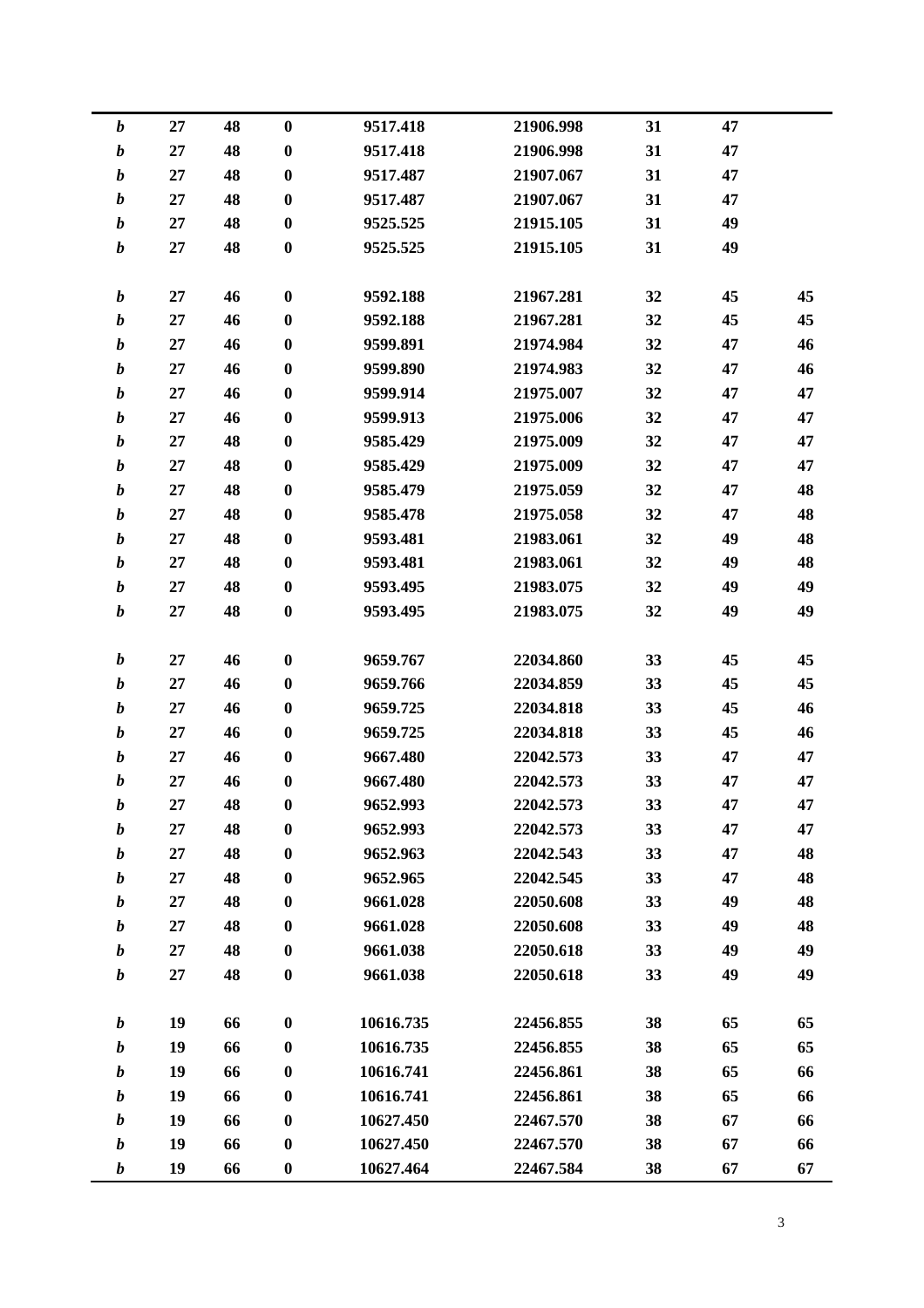| $\boldsymbol{b}$ | 19 | 66 | $\boldsymbol{0}$ | 10627.464 | 22467.584 | 38 | 67 | 67 |
|------------------|----|----|------------------|-----------|-----------|----|----|----|
| $\boldsymbol{b}$ | 19 | 68 | $\boldsymbol{0}$ | 10613.160 | 22467.584 | 38 | 67 | 67 |
| $\boldsymbol{b}$ | 19 | 68 | $\boldsymbol{0}$ | 10613.161 | 22467.585 | 38 | 67 | 67 |
| $\boldsymbol{b}$ | 19 | 68 | $\boldsymbol{0}$ | 10613.174 | 22467.598 | 38 | 67 | 68 |
| $\boldsymbol{b}$ | 19 | 68 | $\bf{0}$         | 10613.174 | 22467.598 | 38 | 67 | 68 |
| $\boldsymbol{b}$ | 19 | 68 | $\boldsymbol{0}$ | 10624.186 | 22478.610 | 38 | 69 | 68 |
| $\boldsymbol{b}$ | 19 | 68 | $\boldsymbol{0}$ | 10624.186 | 22478.610 | 38 | 69 | 68 |
| $\boldsymbol{b}$ | 19 | 68 | $\boldsymbol{0}$ | 10624.198 | 22478.622 | 38 | 69 | 69 |
| $\boldsymbol{b}$ | 19 | 68 | $\boldsymbol{0}$ | 10624.198 | 22478.622 | 38 | 69 | 69 |
| $\boldsymbol{b}$ | 19 | 70 | $\bf{0}$         | 10609.489 | 22478.622 | 38 | 69 | 69 |
| $\boldsymbol{b}$ | 19 | 70 | $\boldsymbol{0}$ | 10609.490 | 22478.623 | 38 | 69 | 69 |
| $\boldsymbol{b}$ | 19 | 70 | $\boldsymbol{0}$ | 10609.498 | 22478.631 | 38 | 69 | 70 |
| $\boldsymbol{b}$ | 19 | 70 | $\boldsymbol{0}$ | 10609.499 | 22478.632 | 38 | 69 | 70 |
| $\boldsymbol{b}$ | 19 | 70 | $\boldsymbol{0}$ | 10620.827 | 22489.960 | 38 | 71 | 70 |
| $\boldsymbol{b}$ | 19 | 70 | $\bf{0}$         | 10620.826 | 22489.960 | 38 | 71 | 70 |
| $\boldsymbol{b}$ | 19 | 70 | $\boldsymbol{0}$ | 10620.841 | 22489.974 | 38 | 71 | 71 |
| $\boldsymbol{b}$ | 19 | 70 | $\boldsymbol{0}$ | 10620.841 | 22489.974 | 38 | 71 | 71 |
| $\boldsymbol{b}$ | 19 | 72 | $\boldsymbol{0}$ | 10605.744 | 22489.974 | 38 | 71 | 71 |
| $\boldsymbol{b}$ | 19 | 72 | $\boldsymbol{0}$ | 10605.744 | 22489.974 | 38 | 71 | 71 |
| $\boldsymbol{b}$ | 19 | 72 | $\bf{0}$         | 10605.751 | 22489.981 | 38 | 71 | 72 |
| $\boldsymbol{b}$ | 19 | 72 | $\boldsymbol{0}$ | 10605.750 | 22489.981 | 38 | 71 | 72 |
| $\boldsymbol{b}$ | 19 | 72 | $\boldsymbol{0}$ | 10617.396 | 22501.626 | 38 | 73 | 72 |
| $\boldsymbol{b}$ | 19 | 72 | $\boldsymbol{0}$ | 10617.397 | 22501.626 | 38 | 73 | 72 |
| $\boldsymbol{b}$ | 19 | 72 | $\boldsymbol{0}$ | 10617.406 | 22501.636 | 38 | 73 | 73 |
| $\boldsymbol{b}$ | 19 | 72 | $\bf{0}$         | 10617.405 | 22501.635 | 38 | 73 | 73 |
|                  |    |    |                  |           |           |    |    |    |
| $\boldsymbol{b}$ | 19 | 66 | $\bf{0}$         | 10681.546 | 22521.666 | 39 | 65 |    |
| $\boldsymbol{b}$ | 19 | 66 | $\boldsymbol{0}$ | 10681.546 | 22521.666 | 39 | 65 |    |
| b                | 19 | 66 | 0                | 10692.220 | 22532.340 | 39 | 67 |    |
| $\boldsymbol{b}$ | 19 | 66 | $\bf{0}$         | 10692.220 | 22532.340 | 39 | 67 |    |
| b                | 19 | 68 | $\boldsymbol{0}$ | 10677.916 | 22532.340 | 39 | 67 |    |
| $\boldsymbol{b}$ | 19 | 68 | $\boldsymbol{0}$ | 10677.917 | 22532.341 | 39 | 67 |    |
| b                | 19 | 68 | $\boldsymbol{0}$ | 10688.906 | 22543.330 | 39 | 69 |    |
| b                | 19 | 68 | $\boldsymbol{0}$ | 10688.907 | 22543.331 | 39 | 69 |    |
| $\boldsymbol{b}$ | 19 | 70 | $\bf{0}$         | 10674.198 | 22543.331 | 39 | 69 |    |
| b                | 19 | 70 | $\boldsymbol{0}$ | 10674.198 | 22543.331 | 39 | 69 |    |
| $\boldsymbol{b}$ | 19 | 70 | $\boldsymbol{0}$ | 10685.498 | 22554.631 | 39 | 71 |    |
| b                | 19 | 70 | $\bf{0}$         | 10685.497 | 22554.630 | 39 | 71 |    |
| $\boldsymbol{b}$ | 19 | 72 | $\boldsymbol{0}$ | 10670.401 | 22554.631 | 39 | 71 |    |
| $\boldsymbol{b}$ | 19 | 72 | $\bf{0}$         | 10670.400 | 22554.630 | 39 | 71 |    |
| b                | 19 | 72 | $\boldsymbol{0}$ | 10682.010 | 22566.240 | 39 | 73 |    |
| $\boldsymbol{b}$ | 19 | 72 | $\boldsymbol{0}$ | 10682.009 | 22566.239 | 39 | 73 |    |
| b                | 19 | 80 | $\boldsymbol{0}$ | 10654.820 | 22602.889 | 39 | 79 | 79 |
| $\boldsymbol{b}$ | 19 | 80 | $\boldsymbol{0}$ | 10654.821 | 22602.890 | 39 | 79 | 79 |
|                  |    |    |                  |           |           |    |    |    |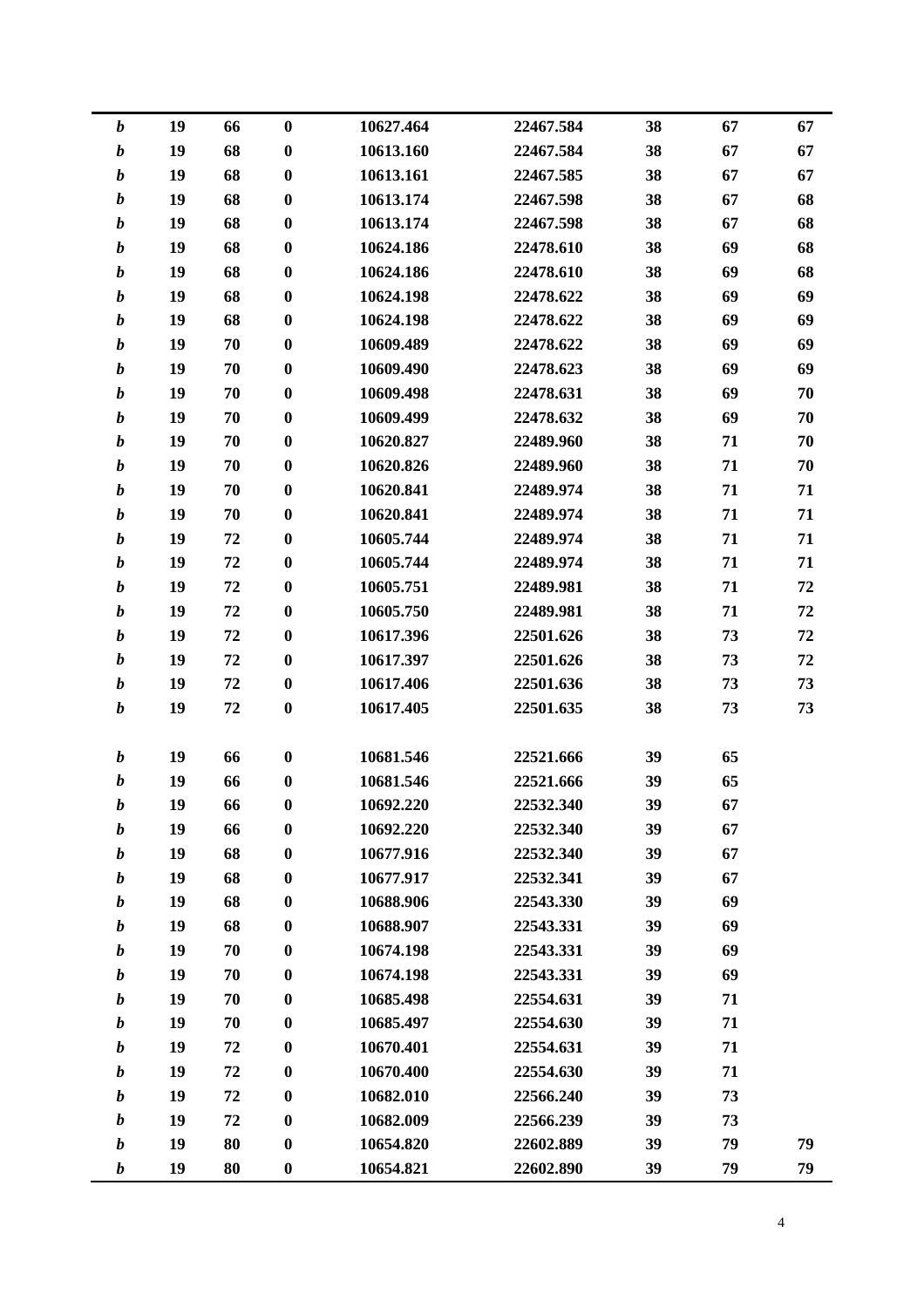| $\boldsymbol{b}$ | 19 | 80               | $\boldsymbol{0}$ | 10654.771 | 22602.840 | 39 | 79               | 80               |
|------------------|----|------------------|------------------|-----------|-----------|----|------------------|------------------|
| $\boldsymbol{b}$ | 19 | 80               | $\boldsymbol{0}$ | 10654.771 | 22602.840 | 39 | 79               | 80               |
| $\boldsymbol{b}$ | 19 | 82               | $\boldsymbol{0}$ | 10651.452 | 22615.828 | 39 | 81               | 81               |
| $\boldsymbol{b}$ | 19 | 82               | $\boldsymbol{0}$ | 10651.454 | 22615.830 | 39 | 81               | 81               |
| $\boldsymbol{b}$ | 19 | 82               | $\bf{0}$         | 10651.243 | 22615.619 | 39 | 81               | 82               |
| b                | 19 | 82               | $\boldsymbol{0}$ | 10651.243 | 22615.619 | 39 | 81               | 82               |
| $\boldsymbol{b}$ | 19 | 82               | $\boldsymbol{0}$ | 10664.802 | 22629.178 | 39 | 83               | 82               |
| $\boldsymbol{b}$ | 19 | 82               | $\boldsymbol{0}$ | 10664.802 | 22629.178 | 39 | 83               | 82               |
| $\boldsymbol{b}$ | 19 | 82               | $\boldsymbol{0}$ | 10664.522 | 22628.899 | 39 | 83               | 83               |
| $\boldsymbol{b}$ | 19 | 82               | $\bf{0}$         | 10664.522 | 22628.899 | 39 | 83               | 83               |
| $\boldsymbol{b}$ | 19 | 84               | $\boldsymbol{0}$ | 10641.517 | 22628.900 | 39 | 83               | 83               |
| $\boldsymbol{b}$ | 19 | 84               | $\boldsymbol{0}$ | 10641.517 | 22628.900 | 39 | 83               | 83               |
| $\boldsymbol{b}$ | 19 | 84               | $\boldsymbol{0}$ | 10641.176 | 22628.559 | 39 | 83               | 84               |
| $\boldsymbol{b}$ | 19 | 84               | $\boldsymbol{0}$ | 10641.176 | 22628.559 | 39 | 83               | 84               |
| $\boldsymbol{b}$ | 19 | 84               | $\bf{0}$         | 10654.941 | 22642.324 | 39 | 85               | 85               |
| b                | 19 | 84               | $\boldsymbol{0}$ | 10654.941 | 22642.324 | 39 | 85               | 85               |
| $\boldsymbol{b}$ | 19 | 86               | $\boldsymbol{0}$ | 10638.203 | 22642.323 | 39 | 85               | 85               |
| $\boldsymbol{b}$ | 19 | 86               | $\boldsymbol{0}$ | 10638.204 | 22642.324 | 39 | 85               | 85               |
| $\boldsymbol{b}$ | 19 | 86               | $\boldsymbol{0}$ | 10638.072 | 22642.192 | 39 | 85               | 86               |
| $\boldsymbol{b}$ | 19 | 86               | $\bf{0}$         | 10638.073 | 22642.193 | 39 | 85               | 86               |
| $\boldsymbol{b}$ | 19 | 86               | $\boldsymbol{0}$ | 10651.980 | 22656.100 | 39 | 87               | 86               |
| $\boldsymbol{b}$ | 19 | 86               | $\boldsymbol{0}$ | 10651.979 | 22656.099 | 39 | 87               | 86               |
| $\boldsymbol{b}$ | 19 | 86               | $\bf{0}$         | 10651.922 | 22656.042 | 39 | 87               | 87               |
| $\boldsymbol{b}$ | 19 | 86               | $\boldsymbol{0}$ | 10651.922 | 22656.042 | 39 | 87               | 87               |
| $\boldsymbol{b}$ | 19 | 88               | $\bf{0}$         | 10634.113 | 22656.041 | 39 | 87               | 87               |
| b                | 19 | 88               | $\boldsymbol{0}$ | 10634.114 | 22656.042 | 39 | 87               | 87               |
| $\boldsymbol{b}$ | 19 | 88               | $\boldsymbol{0}$ | 10648.213 | 22670.141 | 39 | 89               | 88               |
| b                | 19 | 88               | 0                | 10648.212 | 22670.140 | 39 | 89               | 88               |
| b                | 19 | 88               | 0                | 10648.059 | 22669.987 | 39 | 89               | 89               |
| $\boldsymbol{b}$ | 19 | 88               | $\bf{0}$         | 10648.060 | 22669.988 | 39 | 89               | 89               |
|                  |    |                  |                  |           |           |    |                  |                  |
| b                | 21 | $\mathbf{1}$     | $\bf{0}$         | 10640.902 | 22413.408 | 40 | $\boldsymbol{2}$ | $\boldsymbol{2}$ |
| $\boldsymbol{b}$ | 21 | $\mathbf{1}$     | $\bf{0}$         | 10640.902 | 22413.408 | 40 | $\boldsymbol{2}$ | $\boldsymbol{2}$ |
| $\boldsymbol{b}$ | 20 | $\boldsymbol{2}$ | $\boldsymbol{0}$ | 10726.362 | 22413.651 | 40 | 3                | $\mathbf{3}$     |
| $\boldsymbol{b}$ | 21 | $\boldsymbol{2}$ | $\bf{0}$         | 10640.941 | 22413.651 | 40 | 3                | $\mathbf{3}$     |
| b                | 21 | $\boldsymbol{2}$ | $\bf{0}$         | 10640.941 | 22413.651 | 40 | 3                | $\mathbf{3}$     |
| $\boldsymbol{b}$ | 21 | 4                | $\bf{0}$         | 10640.217 | 22413.651 | 40 | 3                | $\mathbf{3}$     |
| b                | 21 | 4                | $\bf{0}$         | 10640.218 | 22413.652 | 40 | 3                | $\mathbf{3}$     |
| $\boldsymbol{b}$ | 21 | 4                | $\boldsymbol{0}$ | 10640.948 | 22414.382 | 40 | 5                | 5                |
| $\boldsymbol{b}$ | 21 | 4                | $\bf{0}$         | 10640.948 | 22414.382 | 40 | 5                | 5                |
| b                | 21 | 6                | $\bf{0}$         | 10639.812 | 22414.382 | 40 | 5                | 5                |
| $\boldsymbol{b}$ | 21 | 6                | $\boldsymbol{0}$ | 10639.812 | 22414.382 | 40 | 5                | 5                |
| b                | 21 | 6                | $\boldsymbol{0}$ | 10640.868 | 22415.438 | 40 | $\overline{7}$   | $\overline{7}$   |
| $\boldsymbol{b}$ | 21 | 6                | $\boldsymbol{0}$ | 10640.868 | 22415.438 | 40 | 7                | 7                |
|                  |    |                  |                  |           |           |    |                  |                  |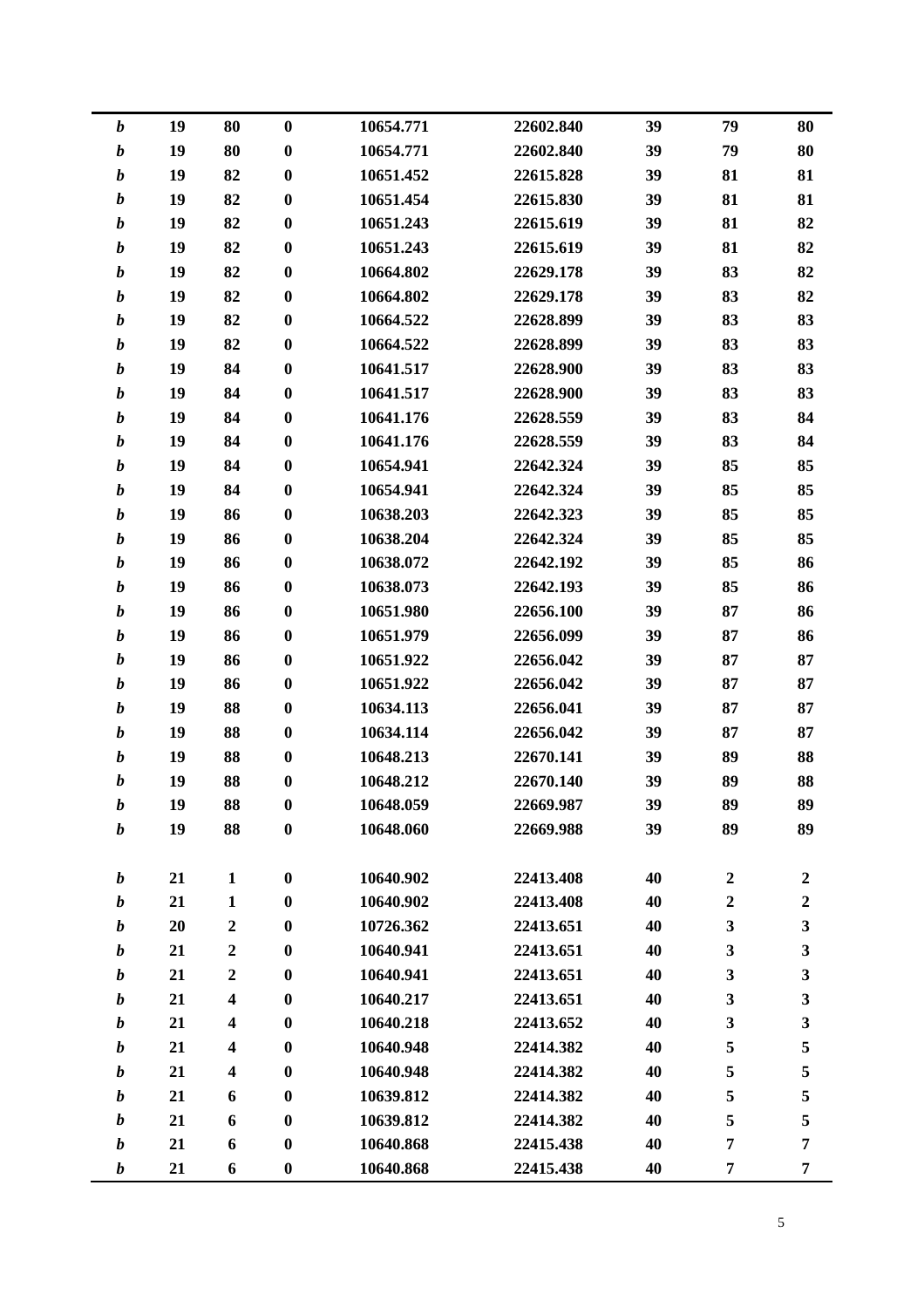|                  | 21<br>$\boldsymbol{b}$ | 8         | $\boldsymbol{0}$ | 10639.314 | 22415.436 | 40 | $\overline{7}$ | $\overline{7}$   |
|------------------|------------------------|-----------|------------------|-----------|-----------|----|----------------|------------------|
| $\boldsymbol{b}$ | 21                     | ${\bf 8}$ | $\boldsymbol{0}$ | 10639.314 | 22415.436 | 40 | 7              | $\overline{7}$   |
| $\boldsymbol{b}$ | 21                     | 8         | $\boldsymbol{0}$ | 10639.338 | 22415.460 | 40 | $\overline{7}$ | $\bf{8}$         |
| $\boldsymbol{b}$ | 21                     | 8         | $\bf{0}$         | 10639.338 | 22415.460 | 40 | 7              | $\bf 8$          |
| $\boldsymbol{b}$ | 21                     | $\bf 8$   | $\bf{0}$         | 10640.711 | 22416.833 | 40 | 9              | $\bf{8}$         |
| $\boldsymbol{b}$ | 21                     | ${\bf 8}$ | $\boldsymbol{0}$ | 10640.711 | 22416.833 | 40 | 9              | $\bf 8$          |
| $\boldsymbol{b}$ | 21                     | ${\bf 8}$ | $\bf{0}$         | 10640.694 | 22416.816 | 40 | 9              | $\boldsymbol{9}$ |
| $\boldsymbol{b}$ | 21                     | ${\bf 8}$ | $\bf{0}$         | 10640.694 | 22416.816 | 40 | 9              | $\boldsymbol{9}$ |
| $\boldsymbol{b}$ | 21                     | 10        | $\bf{0}$         | 10638.720 | 22416.815 | 40 | 9              | $\boldsymbol{9}$ |
| $\boldsymbol{b}$ | 21                     | 10        | $\bf{0}$         | 10638.720 | 22416.815 | 40 | 9              | $\boldsymbol{9}$ |
| $\boldsymbol{b}$ | 21                     | 10        | $\bf{0}$         | 10638.743 | 22416.838 | 40 | 9              | 10               |
| $\boldsymbol{b}$ | 21                     | 10        | $\boldsymbol{0}$ | 10638.744 | 22416.839 | 40 | 9              | 10               |
| $\boldsymbol{b}$ | 21                     | 10        | $\boldsymbol{0}$ | 10640.440 | 22418.535 | 40 | 11             | 10               |
| $\boldsymbol{b}$ | 21                     | 10        | $\bf{0}$         | 10640.440 | 22418.535 | 40 | 11             | 10               |
| $\boldsymbol{b}$ | 21                     | 10        | $\bf{0}$         | 10640.427 | 22418.522 | 40 | 11             | 11               |
| $\boldsymbol{b}$ | 21                     | 10        | $\boldsymbol{0}$ | 10640.427 | 22418.522 | 40 | 11             | 11               |
| $\boldsymbol{b}$ | 21                     | 12        | $\boldsymbol{0}$ | 10638.033 | 22418.521 | 40 | 11             | 11               |
| $\boldsymbol{b}$ | 21                     | 12        | $\bf{0}$         | 10638.033 | 22418.521 | 40 | 11             | 11               |
| $\boldsymbol{b}$ | 21                     | 12        | $\bf{0}$         | 10638.056 | 22418.544 | 40 | 11             | 12               |
| $\boldsymbol{b}$ | 21                     | 12        | $\boldsymbol{0}$ | 10638.056 | 22418.544 | 40 | 11             | 12               |
| $\boldsymbol{b}$ | 21                     | 12        | $\bf{0}$         | 10640.074 | 22420.562 | 40 | 13             | 12               |
| $\boldsymbol{b}$ | 21                     | 12        | $\boldsymbol{0}$ | 10640.073 | 22420.562 | 40 | 13             | 12               |
| $\boldsymbol{b}$ | 20                     | 14        | $\bf{0}$         | 10722.431 | 22420.549 | 40 | 13             | 13               |
| $\boldsymbol{b}$ | 20                     | 14        | $\bf{0}$         | 10722.431 | 22420.549 | 40 | 13             | 13               |
| $\boldsymbol{b}$ | 21                     | 12        | $\bf{0}$         | 10640.061 | 22420.549 | 40 | 13             | 13               |
| $\boldsymbol{b}$ | 21                     | 12        | $\boldsymbol{0}$ | 10640.060 | 22420.548 | 40 | 13             | 13               |
| $\boldsymbol{b}$ | 21                     | 14        | $\boldsymbol{0}$ | 10637.245 | 22420.549 | 40 | 13             | 13               |
| $\boldsymbol{b}$ | 21                     | 14        | $\bf{0}$         | 10637.244 | 22420.548 | 40 | 13             | 13               |
| $\boldsymbol{b}$ | 19                     | 14        | 1                | 10784.099 | 22420.549 | 40 | 13             | 13               |
|                  | 19<br>$\boldsymbol{b}$ | 14        | $\mathbf{1}$     | 10784.098 | 22420.548 | 40 | 13             | 13               |
|                  | 20<br>$\boldsymbol{b}$ | 14        | $\boldsymbol{0}$ | 10722.456 | 22420.574 | 40 | 13             | 14               |
| $\boldsymbol{b}$ | 20                     | 14        | $\boldsymbol{0}$ | 10722.457 | 22420.575 | 40 | 13             | 14               |
| $\boldsymbol{b}$ | 21                     | 14        | $\bf{0}$         | 10637.269 | 22420.573 | 40 | 13             | 14               |
| $\boldsymbol{b}$ | 21                     | 14        | $\bf{0}$         | 10637.267 | 22420.571 | 40 | 13             | 14               |
| $\boldsymbol{b}$ | 19                     | 14        | $\mathbf{1}$     | 10784.125 | 22420.575 | 40 | 13             | 14               |
| $\boldsymbol{b}$ | 19                     | 14        | $\mathbf{1}$     | 10784.125 | 22420.575 | 40 | 13             | 14               |
| $\boldsymbol{b}$ | 20                     | 15        | $\boldsymbol{0}$ | 10721.984 | 22421.684 | 40 | 14             | 14               |
| $\boldsymbol{b}$ | 20                     | 15        | $\boldsymbol{0}$ | 10721.984 | 22421.684 | 40 | 14             | 14               |
| $\boldsymbol{b}$ | 19                     | 15        | $\mathbf{1}$     | 10783.573 | 22421.684 | 40 | 14             | 14               |
| $\boldsymbol{b}$ | 19                     | 15        | $\mathbf{1}$     | 10783.573 | 22421.684 | 40 | 14             | 14               |
| $\boldsymbol{b}$ | 20                     | 15        | $\boldsymbol{0}$ | 10722.008 | 22421.708 | 40 | 14             | 15               |
| $\boldsymbol{b}$ | 20                     | 15        | $\boldsymbol{0}$ | 10722.008 | 22421.708 | 40 | 14             | 15               |
| $\boldsymbol{b}$ | 19                     | 15        | $\mathbf{1}$     | 10783.597 | 22421.708 | 40 | 14             | 15               |
|                  | $\boldsymbol{b}$<br>19 | 15        | $\mathbf{1}$     | 10783.598 | 22421.708 | 40 | 14             | 15               |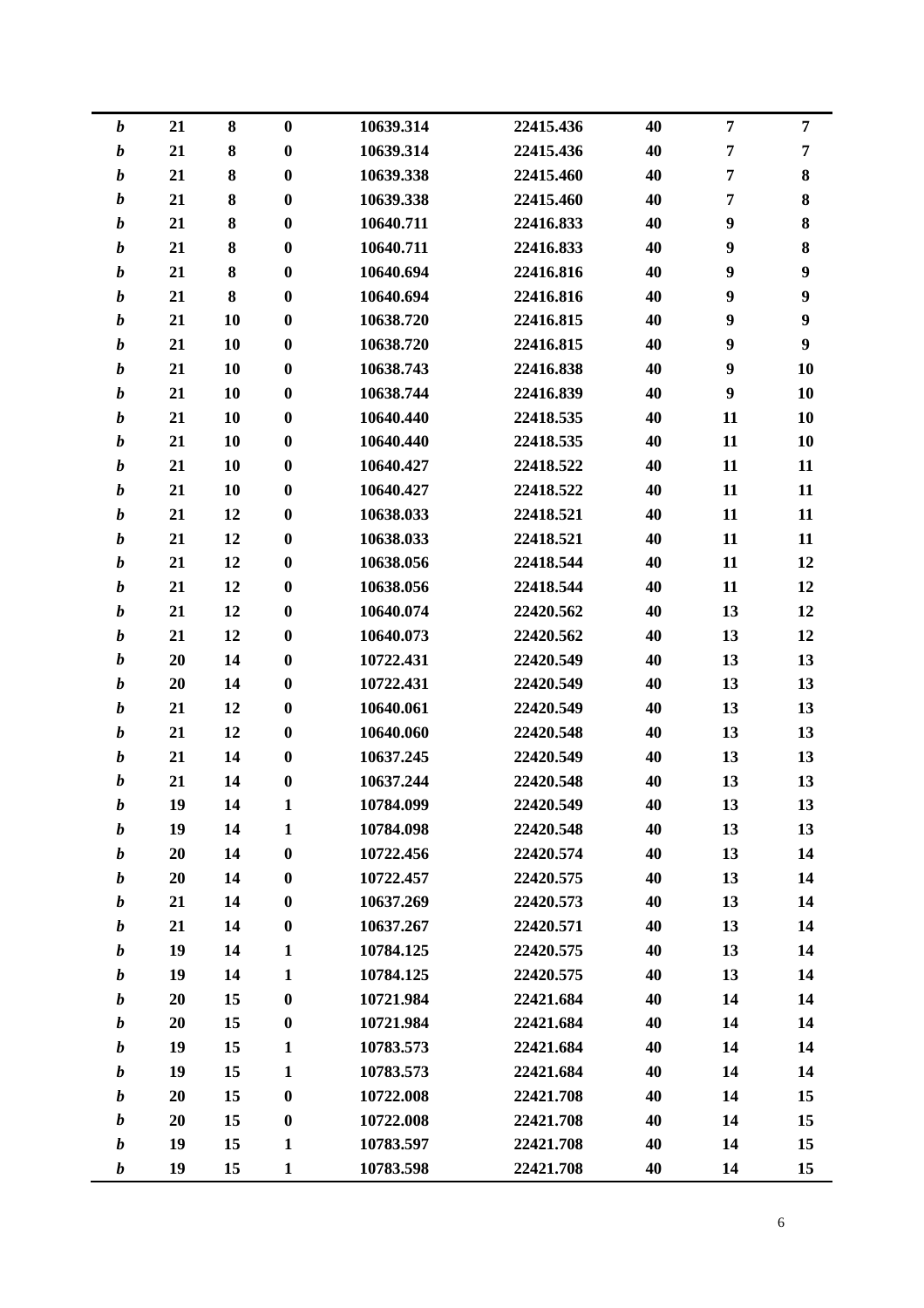| $\boldsymbol{b}$ | 20               | 14 | $\boldsymbol{0}$ | 10724.796 | 22422.914 | 40 | 15 | 14 |
|------------------|------------------|----|------------------|-----------|-----------|----|----|----|
| $\boldsymbol{b}$ | 20               | 14 | $\boldsymbol{0}$ | 10724.795 | 22422.913 | 40 | 15 | 14 |
| $\boldsymbol{b}$ | 21               | 14 | $\boldsymbol{0}$ | 10639.610 | 22422.914 | 40 | 15 | 14 |
| $\boldsymbol{b}$ | 21               | 14 | $\boldsymbol{0}$ | 10639.610 | 22422.914 | 40 | 15 | 14 |
| $\boldsymbol{b}$ | 19               | 14 | $\mathbf{1}$     | 10786.463 | 22422.913 | 40 | 15 | 14 |
| $\boldsymbol{b}$ | 19               | 14 | $\mathbf{1}$     | 10786.463 | 22422.913 | 40 | 15 | 14 |
| $\boldsymbol{b}$ | 20               | 14 | $\bf{0}$         | 10724.781 | 22422.899 | 40 | 15 | 15 |
| $\boldsymbol{b}$ | 20               | 14 | $\boldsymbol{0}$ | 10724.781 | 22422.899 | 40 | 15 | 15 |
| $\boldsymbol{b}$ | 21               | 14 | $\bf{0}$         | 10639.596 | 22422.900 | 40 | 15 | 15 |
| $\boldsymbol{b}$ | 21               | 14 | $\boldsymbol{0}$ | 10639.596 | 22422.900 | 40 | 15 | 15 |
| $\boldsymbol{b}$ | 19               | 14 | $\mathbf{1}$     | 10786.449 | 22422.899 | 40 | 15 | 15 |
| $\boldsymbol{b}$ | 19               | 14 | $\mathbf{1}$     | 10786.450 | 22422.900 | 40 | 15 | 15 |
| $\boldsymbol{b}$ | 20               | 15 | $\bf{0}$         | 10724.509 | 22424.209 | 40 | 16 | 15 |
| $\boldsymbol{b}$ | 20               | 15 | $\bf{0}$         | 10724.509 | 22424.209 | 40 | 16 | 15 |
| $\boldsymbol{b}$ | 19               | 15 | $\mathbf{1}$     | 10786.100 | 22424.211 | 40 | 16 | 15 |
| $\boldsymbol{b}$ | 19               | 15 | $\mathbf{1}$     | 10786.099 | 22424.210 | 40 | 16 | 15 |
| $\boldsymbol{b}$ | 20               | 15 | $\bf{0}$         | 10724.497 | 22424.197 | 40 | 16 | 16 |
| $\boldsymbol{b}$ | 20               | 15 | $\boldsymbol{0}$ | 10724.498 | 22424.198 | 40 | 16 | 16 |
| $\boldsymbol{b}$ | 19               | 15 | $\mathbf{1}$     | 10786.087 | 22424.198 | 40 | 16 | 16 |
| $\boldsymbol{b}$ | 19               | 15 | $\mathbf{1}$     | 10786.087 | 22424.198 | 40 | 16 | 16 |
| $\boldsymbol{A}$ | $\boldsymbol{9}$ | 70 |                  | 10643.228 | 22607.598 | 40 | 69 | 69 |
| $\boldsymbol{A}$ | $\boldsymbol{9}$ | 70 |                  | 10643.228 | 22607.598 | 40 | 69 | 69 |
| $\boldsymbol{b}$ | 20               | 70 | $\bf{0}$         | 10655.855 | 22607.598 | 40 | 69 | 69 |
| $\boldsymbol{b}$ | 20               | 70 | $\bf{0}$         | 10655.855 | 22607.598 | 40 | 69 | 69 |
| $\boldsymbol{b}$ | 20               | 70 | $\boldsymbol{0}$ | 10655.805 | 22607.548 | 40 | 69 | 70 |
| $\boldsymbol{b}$ | 20               | 70 | $\boldsymbol{0}$ | 10655.806 | 22607.549 | 40 | 69 | 70 |
| $\boldsymbol{b}$ | 20               | 70 | $\boldsymbol{0}$ | 10667.133 | 22618.876 | 40 | 71 | 70 |
| b                | 20               | 70 | $\boldsymbol{0}$ | 10667.134 | 22618.877 | 40 | 71 | 70 |
| A                | 9                | 70 |                  | 10654.337 | 22618.707 | 40 | 71 | 71 |
| $\boldsymbol{A}$ | $\boldsymbol{9}$ | 70 |                  | 10654.337 | 22618.707 | 40 | 71 | 71 |
| $\boldsymbol{b}$ | 19               | 70 | $\boldsymbol{0}$ | 10749.574 | 22618.707 | 40 | 71 | 71 |
| $\boldsymbol{b}$ | 20               | 70 | $\boldsymbol{0}$ | 10666.964 | 22618.707 | 40 | 71 | 71 |
| $\boldsymbol{b}$ | 20               | 70 | $\boldsymbol{0}$ | 10666.965 | 22618.708 | 40 | 71 | 71 |
| b                | 20               | 72 | $\boldsymbol{0}$ | 10652.239 | 22618.707 | 40 | 71 | 71 |
| $\boldsymbol{b}$ | 20               | 72 | $\boldsymbol{0}$ | 10652.239 | 22618.707 | 40 | 71 | 71 |
| $\boldsymbol{b}$ | 20               | 72 | $\boldsymbol{0}$ | 10652.285 | 22618.753 | 40 | 71 | 72 |
| $\boldsymbol{b}$ | 20               | 72 | $\boldsymbol{0}$ | 10652.284 | 22618.752 | 40 | 71 | 72 |
| b                | 20               | 72 | $\boldsymbol{0}$ | 10663.970 | 22630.438 | 40 | 73 | 73 |
| $\boldsymbol{b}$ | 20               | 72 | $\boldsymbol{0}$ | 10663.969 | 22630.437 | 40 | 73 | 73 |
| $\boldsymbol{b}$ | 20               | 74 | $\boldsymbol{0}$ | 10649.232 | 22630.439 | 40 | 73 | 73 |
| b                | 20               | 74 | $\boldsymbol{0}$ | 10649.232 | 22630.439 | 40 | 73 | 73 |
| $\boldsymbol{b}$ | 20               | 74 | $\boldsymbol{0}$ | 10661.079 | 22642.286 | 40 | 75 | 75 |
| b                | 20               | 74 | $\boldsymbol{0}$ | 10661.078 | 22642.285 | 40 | 75 | 75 |
| b                | 20               | 78 | $\boldsymbol{0}$ | 10636.989 | 22654.438 | 40 | 77 | 77 |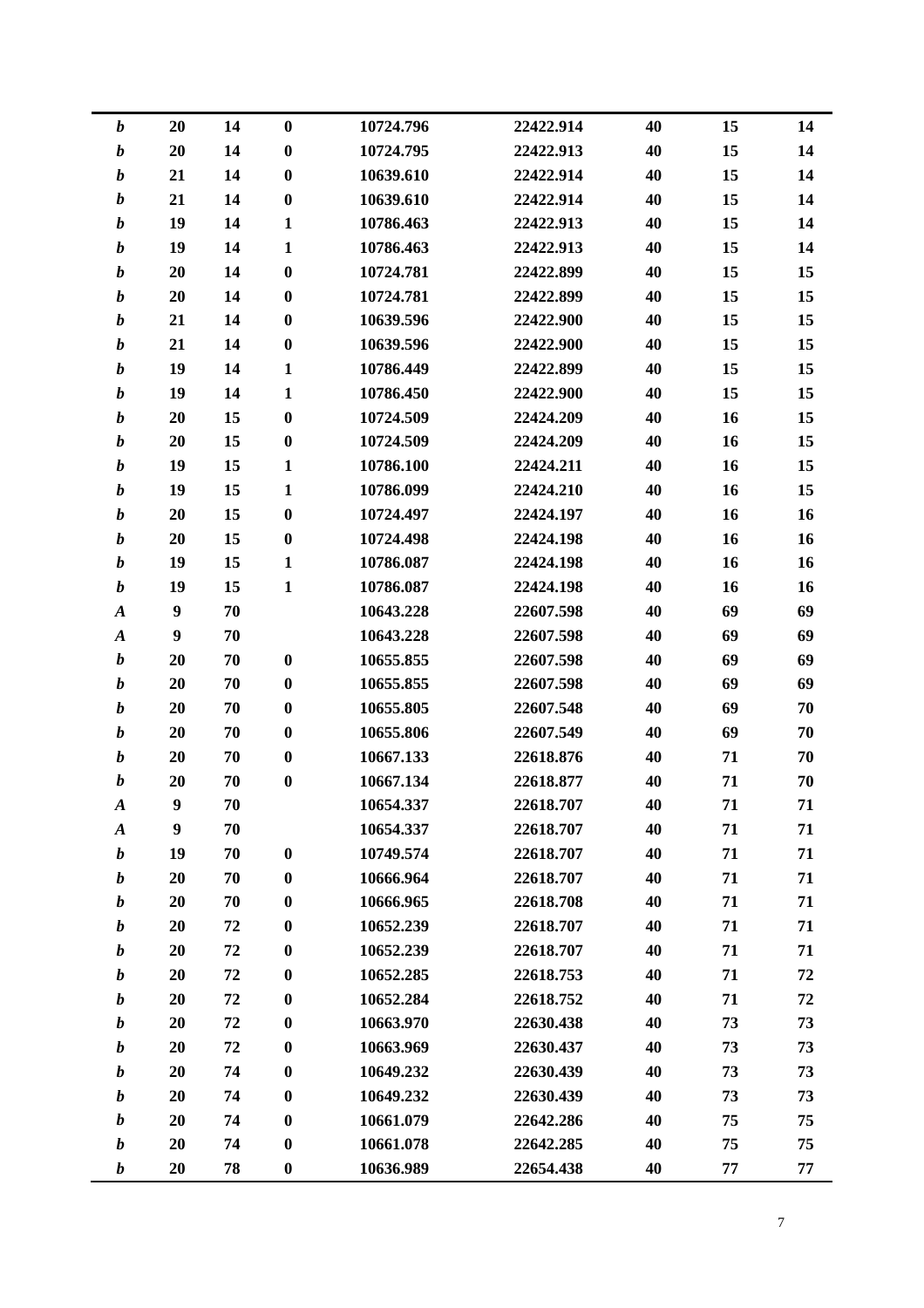| $\boldsymbol{b}$ | 20 | 78               | $\boldsymbol{0}$ | 10636.990 | 22654.439 | 40 | 77               | 77 |
|------------------|----|------------------|------------------|-----------|-----------|----|------------------|----|
| $\boldsymbol{b}$ | 20 | 78               | $\bf{0}$         | 10649.498 | 22666.947 | 40 | 79               | 78 |
| $\boldsymbol{b}$ | 20 | 78               | $\bf{0}$         | 10649.498 | 22666.947 | 40 | 79               | 78 |
| $\boldsymbol{b}$ | 20 | 78               | $\bf{0}$         | 10649.430 | 22666.879 | 40 | 79               | 79 |
| $\boldsymbol{b}$ | 20 | 78               | $\bf{0}$         | 10649.430 | 22666.879 | 40 | 79               | 79 |
| $\boldsymbol{b}$ | 20 | 80               | $\bf{0}$         | 10718.812 | 22666.881 | 40 | 79               | 79 |
| $\boldsymbol{b}$ | 20 | 80               | $\bf{0}$         | 10718.811 | 22666.880 | 40 | 79               | 79 |
| $\boldsymbol{b}$ | 20 | 80               | $\bf{0}$         | 10718.613 | 22666.682 | 40 | 79               | 80 |
| $\boldsymbol{b}$ | 20 | 80               | $\bf{0}$         | 10718.613 | 22666.682 | 40 | 79               | 80 |
| $\boldsymbol{b}$ | 20 | 80               | $\bf{0}$         | 10731.654 | 22679.723 | 40 | 81               | 80 |
| $\boldsymbol{b}$ | 20 | 80               | $\bf{0}$         | 10731.654 | 22679.723 | 40 | 81               | 80 |
| $\boldsymbol{b}$ | 19 | 82               | $\bf{0}$         | 10715.121 | 22679.497 | 40 | 81               | 81 |
| $\boldsymbol{b}$ | 19 | 82               | $\bf{0}$         | 10715.121 | 22679.497 | 40 | 81               | 81 |
| $\boldsymbol{b}$ | 20 | 80               | $\bf{0}$         | 10731.426 | 22679.495 | 40 | 81               | 81 |
| $\boldsymbol{b}$ | 20 | 80               | $\bf{0}$         | 10731.426 | 22679.495 | 40 | 81               | 81 |
| $\boldsymbol{b}$ | 19 | 82               | $\bf{0}$         | 10728.875 | 22693.251 | 40 | 83               | 82 |
| $\boldsymbol{b}$ | 19 | 82               | $\bf{0}$         | 10728.874 | 22693.250 | 40 | 83               | 82 |
| $\boldsymbol{b}$ | 19 | 82               | $\bf{0}$         | 10728.636 | 22693.012 | 40 | 83               | 83 |
| $\boldsymbol{b}$ | 19 | 82               | $\bf{0}$         | 10728.636 | 22693.012 | 40 | 83               | 83 |
| $\boldsymbol{b}$ | 19 | 84               | $\bf{0}$         | 10705.629 | 22693.012 | 40 | 83               | 83 |
| $\boldsymbol{b}$ | 19 | 84               | $\bf{0}$         | 10705.629 | 22693.012 | 40 | 83               | 83 |
| $\boldsymbol{b}$ | 19 | 84               | $\bf{0}$         | 10705.443 | 22692.826 | 40 | 83               | 84 |
| $\boldsymbol{b}$ | 19 | 84               | $\bf{0}$         | 10705.441 | 22692.824 | 40 | 83               | 84 |
| $\boldsymbol{b}$ | 19 | 84               | $\bf{0}$         | 10718.902 | 22706.285 | 40 | 85               | 85 |
| $\boldsymbol{b}$ | 19 | 84               | $\bf{0}$         | 10718.901 | 22706.284 | 40 | 85               | 85 |
| $\boldsymbol{b}$ | 19 | 86               | $\bf{0}$         | 10702.164 | 22706.284 | 40 | 85               | 85 |
| $\boldsymbol{b}$ | 19 | 86               | $\boldsymbol{0}$ | 10702.163 | 22706.283 | 40 | 85               | 85 |
| $\boldsymbol{b}$ | 19 | 86               | $\bf{0}$         | 10715.710 | 22719.830 | 40 | 87               | 86 |
| b                | 19 | 86               | $\bf{0}$         | 10715.712 | 22719.832 | 40 | 87               | 86 |
| $\boldsymbol{b}$ | 19 | 86               | $\boldsymbol{0}$ | 10715.817 | 22719.937 | 40 | 87               | 87 |
| $\boldsymbol{b}$ | 19 | 86               | $\boldsymbol{0}$ | 10715.818 | 22719.938 | 40 | 87               | 87 |
| $\boldsymbol{b}$ | 19 | 88               | $\bf{0}$         | 10698.010 | 22719.938 | 40 | 87               | 87 |
| $\boldsymbol{b}$ | 19 | 88               | $\bf{0}$         | 10698.010 | 22719.938 | 40 | 87               | 87 |
| $\boldsymbol{b}$ | 19 | 88               | $\bf{0}$         | 10698.145 | 22720.073 | 40 | 87               | 88 |
| $\boldsymbol{b}$ | 19 | 88               | $\boldsymbol{0}$ | 10698.144 | 22720.072 | 40 | 87               | 88 |
| $\boldsymbol{b}$ | 19 | 88               | $\bf{0}$         | 10711.990 | 22733.918 | 40 | 89               | 88 |
| $\boldsymbol{b}$ | 19 | 88               | $\bf{0}$         | 10711.990 | 22733.918 | 40 | 89               | 88 |
| $\boldsymbol{b}$ | 19 | 88               | $\boldsymbol{0}$ | 10711.972 | 22733.900 | 40 | 89               | 89 |
| $\boldsymbol{b}$ | 19 | 88               | $\boldsymbol{0}$ | 10711.972 | 22733.900 | 40 | 89               | 89 |
|                  |    |                  |                  |           |           |    |                  |    |
| $\boldsymbol{b}$ | 21 | $\boldsymbol{2}$ | $\bf{0}$         | 10705.318 | 22478.028 | 41 | $\mathbf{1}$     |    |
| $\boldsymbol{b}$ | 21 | $\boldsymbol{2}$ | $\bf{0}$         | 10705.318 | 22478.028 | 41 | $\mathbf{1}$     |    |
| $\boldsymbol{b}$ | 21 | $\mathbf{1}$     | $\boldsymbol{0}$ | 10705.685 | 22478.191 | 41 | $\boldsymbol{2}$ |    |
| $\boldsymbol{b}$ | 21 | $\mathbf{1}$     | $\boldsymbol{0}$ | 10705.685 | 22478.191 | 41 | $\boldsymbol{2}$ |    |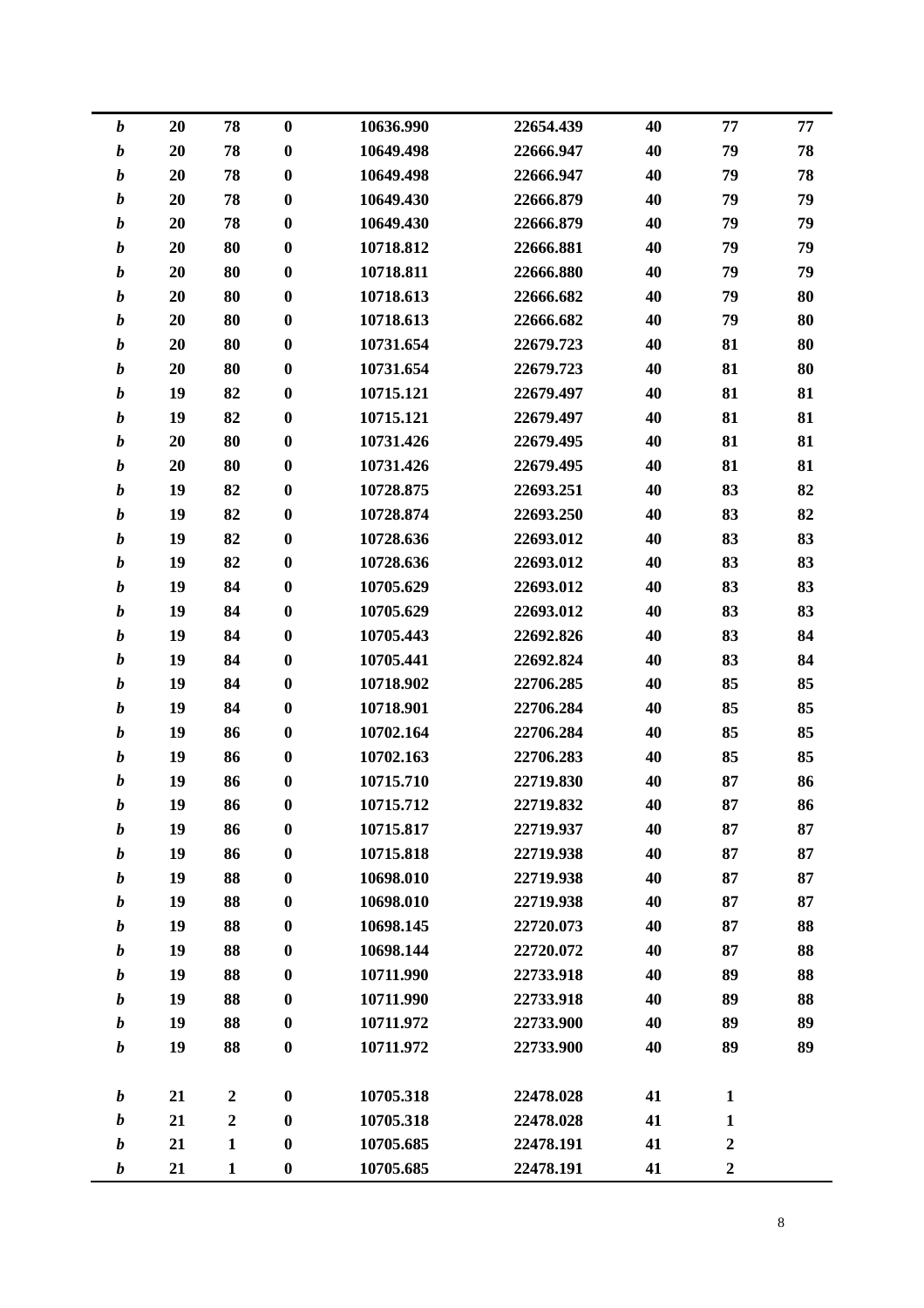| $\boldsymbol{b}$ | 21 | $\mathbf{1}$            | $\boldsymbol{0}$ | 10705.684 | 22478.190 | 41 | $\boldsymbol{2}$ |  |
|------------------|----|-------------------------|------------------|-----------|-----------|----|------------------|--|
| $\boldsymbol{b}$ | 21 | $\mathbf{1}$            | $\boldsymbol{0}$ | 10705.687 | 22478.193 | 41 | $\overline{2}$   |  |
| $\boldsymbol{b}$ | 21 | $\mathbf{3}$            | $\boldsymbol{0}$ | 10705.171 | 22478.190 | 41 | $\boldsymbol{2}$ |  |
| $\boldsymbol{b}$ | 21 | 3                       | $\boldsymbol{0}$ | 10705.172 | 22478.191 | 41 | $\overline{2}$   |  |
| b                | 20 | $\boldsymbol{2}$        | $\bf{0}$         | 10791.146 | 22478.435 | 41 | 3                |  |
| $\boldsymbol{b}$ | 21 | $\mathbf{2}$            | $\boldsymbol{0}$ | 10705.723 | 22478.433 | 41 | 3                |  |
| $\boldsymbol{b}$ | 21 | $\mathbf{2}$            | $\boldsymbol{0}$ | 10705.723 | 22478.433 | 41 | 3                |  |
| $\boldsymbol{b}$ | 21 | $\overline{\mathbf{4}}$ | $\boldsymbol{0}$ | 10704.999 | 22478.433 | 41 | 3                |  |
| $\boldsymbol{b}$ | 21 | 4                       | $\boldsymbol{0}$ | 10704.999 | 22478.433 | 41 | 3                |  |
| $\boldsymbol{b}$ | 21 | 3                       | $\boldsymbol{0}$ | 10705.737 | 22478.756 | 41 | 4                |  |
| $\boldsymbol{b}$ | 21 | 3                       | $\boldsymbol{0}$ | 10705.737 | 22478.756 | 41 | 4                |  |
| $\boldsymbol{b}$ | 21 | 5                       | $\boldsymbol{0}$ | 10704.807 | 22478.756 | 41 | 4                |  |
| $\boldsymbol{b}$ | 21 | 5                       | $\boldsymbol{0}$ | 10704.808 | 22478.757 | 41 | 4                |  |
| $\boldsymbol{b}$ | 21 | 4                       | $\boldsymbol{0}$ | 10705.728 | 22479.162 | 41 | 5                |  |
| b                | 21 | $\overline{\mathbf{4}}$ | $\bf{0}$         | 10705.728 | 22479.162 | 41 | 5                |  |
| $\boldsymbol{b}$ | 21 | 6                       | $\bf{0}$         | 10704.592 | 22479.162 | 41 | 5                |  |
| $\boldsymbol{b}$ | 21 | 6                       | $\bf{0}$         | 10704.591 | 22479.161 | 41 | 5                |  |
| $\boldsymbol{b}$ | 21 | 5                       | $\boldsymbol{0}$ | 10705.695 | 22479.644 | 41 | 6                |  |
| $\boldsymbol{b}$ | 21 | 5                       | $\bf{0}$         | 10705.695 | 22479.644 | 41 | 6                |  |
| $\boldsymbol{b}$ | 21 | 7                       | $\boldsymbol{0}$ | 10704.352 | 22479.645 | 41 | 6                |  |
| $\boldsymbol{b}$ | 21 | 7                       | $\bf{0}$         | 10704.352 | 22479.645 | 41 | 6                |  |
| $\boldsymbol{b}$ | 21 | 6                       | $\boldsymbol{0}$ | 10705.641 | 22480.211 | 41 | 7                |  |
|                  |    |                         |                  |           |           |    |                  |  |
| $\boldsymbol{b}$ | 21 | 6                       | $\boldsymbol{0}$ | 10705.642 | 22480.212 | 41 | 7                |  |
| $\boldsymbol{b}$ | 21 | 8                       | $\boldsymbol{0}$ | 10704.089 | 22480.211 | 41 | 7                |  |
| $\boldsymbol{b}$ | 21 | 8                       | $\boldsymbol{0}$ | 10704.089 | 22480.211 | 41 | 7                |  |
| $\boldsymbol{b}$ | 21 | 7                       | $\bf{0}$         | 10705.563 | 22480.856 | 41 | 8                |  |
| $\boldsymbol{b}$ | 21 | 7                       | $\boldsymbol{0}$ | 10705.563 | 22480.856 | 41 | 8                |  |
| $\boldsymbol{b}$ | 21 | $\boldsymbol{9}$        | $\bf{0}$         | 10703.800 | 22480.855 | 41 | 8                |  |
| $\bm{b}$         | 21 | $\boldsymbol{9}$        | $\boldsymbol{0}$ | 10703.800 | 22480.855 | 41 | 8                |  |
| b                | 21 | 8                       | $\boldsymbol{0}$ | 10705.459 | 22481.581 | 41 | $\boldsymbol{9}$ |  |
| $\boldsymbol{b}$ | 21 | $\bf 8$                 | $\bf{0}$         | 10705.458 | 22481.580 | 41 | 9                |  |
| b                | 21 | 10                      | $\boldsymbol{0}$ | 10703.488 | 22481.583 | 41 | 9                |  |
| b                | 21 | 10                      | $\bf{0}$         | 10703.489 | 22481.584 | 41 | 9                |  |
| b                | 21 | 9                       | $\bf{0}$         | 10705.333 | 22482.388 | 41 | 10               |  |
| b                | 21 | 9                       | $\bf{0}$         | 10705.334 | 22482.389 | 41 | 10               |  |
| b                | 20 | 12                      | $\bf{0}$         | 10788.021 | 22483.280 | 41 | 11               |  |
| b                | 20 | 12                      | $\bf{0}$         | 10788.021 | 22483.280 | 41 | 11               |  |
| b                | 21 | 10                      | $\bf{0}$         | 10705.183 | 22483.278 | 41 | 11               |  |
| b                | 21 | 10                      | $\bf{0}$         | 10705.183 | 22483.278 | 41 | 11               |  |
| b                | 21 | 12                      | $\bf{0}$         | 10702.791 | 22483.279 | 41 | 11               |  |
| b                | 21 | 12                      | $\bf{0}$         | 10702.792 | 22483.280 | 41 | 11               |  |
| b                | 20 | 12                      | $\bf{0}$         | 10790.037 | 22485.296 | 41 | 13               |  |
| b                | 20 | 12                      | $\bf{0}$         | 10790.037 | 22485.296 | 41 | 13               |  |
| b                | 20 | 14                      | $\boldsymbol{0}$ | 10787.178 | 22485.296 | 41 | 13               |  |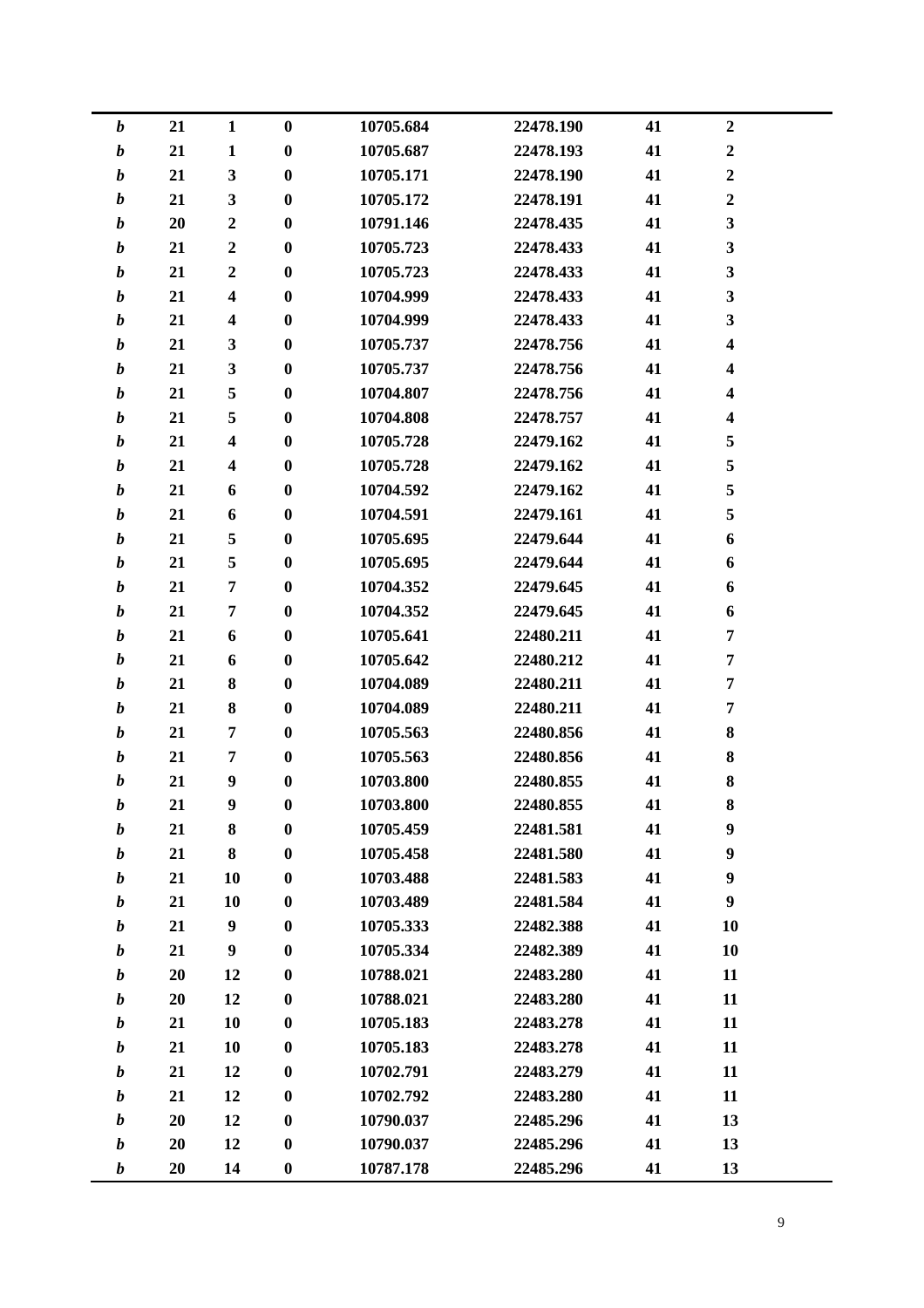| $\boldsymbol{b}$ | 20               | 14 | $\boldsymbol{0}$ | 10787.179 | 22485.297 | 41 | 13 |    |
|------------------|------------------|----|------------------|-----------|-----------|----|----|----|
| $\boldsymbol{b}$ | 21               | 12 | $\bf{0}$         | 10704.806 | 22485.294 | 41 | 13 |    |
| $\boldsymbol{b}$ | 21               | 12 | $\boldsymbol{0}$ | 10704.807 | 22485.295 | 41 | 13 |    |
| $\boldsymbol{b}$ | 21               | 14 | $\boldsymbol{0}$ | 10701.992 | 22485.296 | 41 | 13 |    |
| $\boldsymbol{b}$ | 21               | 14 | $\bf{0}$         | 10701.991 | 22485.295 | 41 | 13 |    |
| $\boldsymbol{b}$ | 21               | 14 | $\boldsymbol{0}$ | 10704.330 | 22487.634 | 41 | 15 |    |
| $\boldsymbol{b}$ | 21               | 14 | $\boldsymbol{0}$ | 10704.329 | 22487.633 | 41 | 15 |    |
| $\boldsymbol{b}$ | 21               | 62 | $\boldsymbol{0}$ | 10650.801 | 22629.789 | 41 | 61 | 61 |
| $\boldsymbol{b}$ | 21               | 62 | $\boldsymbol{0}$ | 10650.801 | 22629.789 | 41 | 61 | 61 |
| $\boldsymbol{A}$ | 10               | 64 |                  | 10641.360 | 22639.739 | 41 | 63 | 63 |
| $\boldsymbol{A}$ | 10               | 64 |                  | 10641.360 | 22639.739 | 41 | 63 | 63 |
| $\boldsymbol{b}$ | 21               | 62 | $\bf{0}$         | 10660.751 | 22639.739 | 41 | 63 | 63 |
| $\boldsymbol{b}$ | 21               | 62 | $\boldsymbol{0}$ | 10660.751 | 22639.739 | 41 | 63 | 63 |
| $\boldsymbol{b}$ | 21               | 64 | $\boldsymbol{0}$ | 10647.483 | 22639.739 | 41 | 63 | 63 |
| $\boldsymbol{b}$ | 21               | 64 | $\bf{0}$         | 10647.482 | 22639.738 | 41 | 63 | 63 |
| $\boldsymbol{A}$ | 10               | 64 |                  | 10651.624 | 22650.003 | 41 | 65 | 65 |
| $\boldsymbol{A}$ | 10               | 64 |                  | 10651.624 | 22650.003 | 41 | 65 | 65 |
| $\boldsymbol{b}$ | 21               | 64 | $\bf{0}$         | 10657.748 | 22650.004 | 41 | 65 | 65 |
| $\boldsymbol{b}$ | 21               | 64 | $\boldsymbol{0}$ | 10657.747 | 22650.003 | 41 | 65 | 65 |
| $\boldsymbol{b}$ | 21               | 66 | $\bf{0}$         | 10644.382 | 22650.004 | 41 | 65 | 65 |
| $\boldsymbol{b}$ | 21               | 66 | $\boldsymbol{0}$ | 10644.382 | 22650.004 | 41 | 65 | 65 |
| $\boldsymbol{b}$ | 21               | 66 | $\boldsymbol{0}$ | 10654.957 | 22660.579 | 41 | 67 | 67 |
| $\boldsymbol{b}$ | 21               | 66 | $\boldsymbol{0}$ | 10654.957 | 22660.579 | 41 | 67 | 67 |
| $\boldsymbol{b}$ | 21               | 68 | $\boldsymbol{0}$ | 10638.826 | 22660.578 | 41 | 67 | 67 |
| $\boldsymbol{b}$ | 21               | 68 | $\bf{0}$         | 10638.827 | 22660.579 | 41 | 67 | 67 |
| $\boldsymbol{b}$ | 21               | 68 | $\boldsymbol{0}$ | 10638.986 | 22660.738 | 41 | 67 | 68 |
| $\boldsymbol{b}$ | 21               | 68 | $\boldsymbol{0}$ | 10638.986 | 22660.738 | 41 | 67 | 68 |
| b                | 21               | 68 | $\boldsymbol{0}$ | 10649.760 | 22671.512 | 41 | 69 | 68 |
| b                | 21               | 68 | $\boldsymbol{0}$ | 10649.761 | 22671.513 | 41 | 69 | 68 |
| $\boldsymbol{A}$ | $\boldsymbol{9}$ | 70 |                  | 10707.078 | 22671.448 | 41 | 69 | 69 |
| $\boldsymbol{A}$ | $\boldsymbol{9}$ | 70 |                  | 10707.077 | 22671.447 | 41 | 69 | 69 |
| $\boldsymbol{b}$ | 20               | 70 | $\bf{0}$         | 10719.705 | 22671.448 | 41 | 69 | 69 |
| $\boldsymbol{b}$ | 20               | 70 | $\bf{0}$         | 10719.704 | 22671.447 | 41 | 69 | 69 |
| b                | 21               | 68 | $\boldsymbol{0}$ | 10649.695 | 22671.447 | 41 | 69 | 69 |
| $\boldsymbol{b}$ | 21               | 68 | $\bf{0}$         | 10649.696 | 22671.448 | 41 | 69 | 69 |
| $\boldsymbol{A}$ | 9                | 70 |                  | 10707.132 | 22671.502 | 41 | 69 | 70 |
| $\boldsymbol{A}$ | 9                | 70 |                  | 10707.132 | 22671.502 | 41 | 69 | 70 |
| $\boldsymbol{b}$ | 20               | 70 | $\bf{0}$         | 10730.948 | 22682.691 | 41 | 71 | 70 |
| $\boldsymbol{b}$ | 20               | 70 | $\bf{0}$         | 10730.949 | 22682.692 | 41 | 71 | 70 |
| $\boldsymbol{A}$ | $\boldsymbol{9}$ | 70 |                  | 10718.186 | 22682.556 | 41 | 71 | 71 |
| $\boldsymbol{A}$ | 9                | 70 |                  | 10718.187 | 22682.557 | 41 | 71 | 71 |
| $\boldsymbol{b}$ | 20               | 70 | $\bf{0}$         | 10730.815 | 22682.558 | 41 | 71 | 71 |
| $\boldsymbol{b}$ | 20               | 70 | $\boldsymbol{0}$ | 10730.815 | 22682.558 | 41 | 71 | 71 |
| $\boldsymbol{b}$ | 20               | 72 | $\boldsymbol{0}$ | 10716.090 | 22682.558 | 41 | 71 | 71 |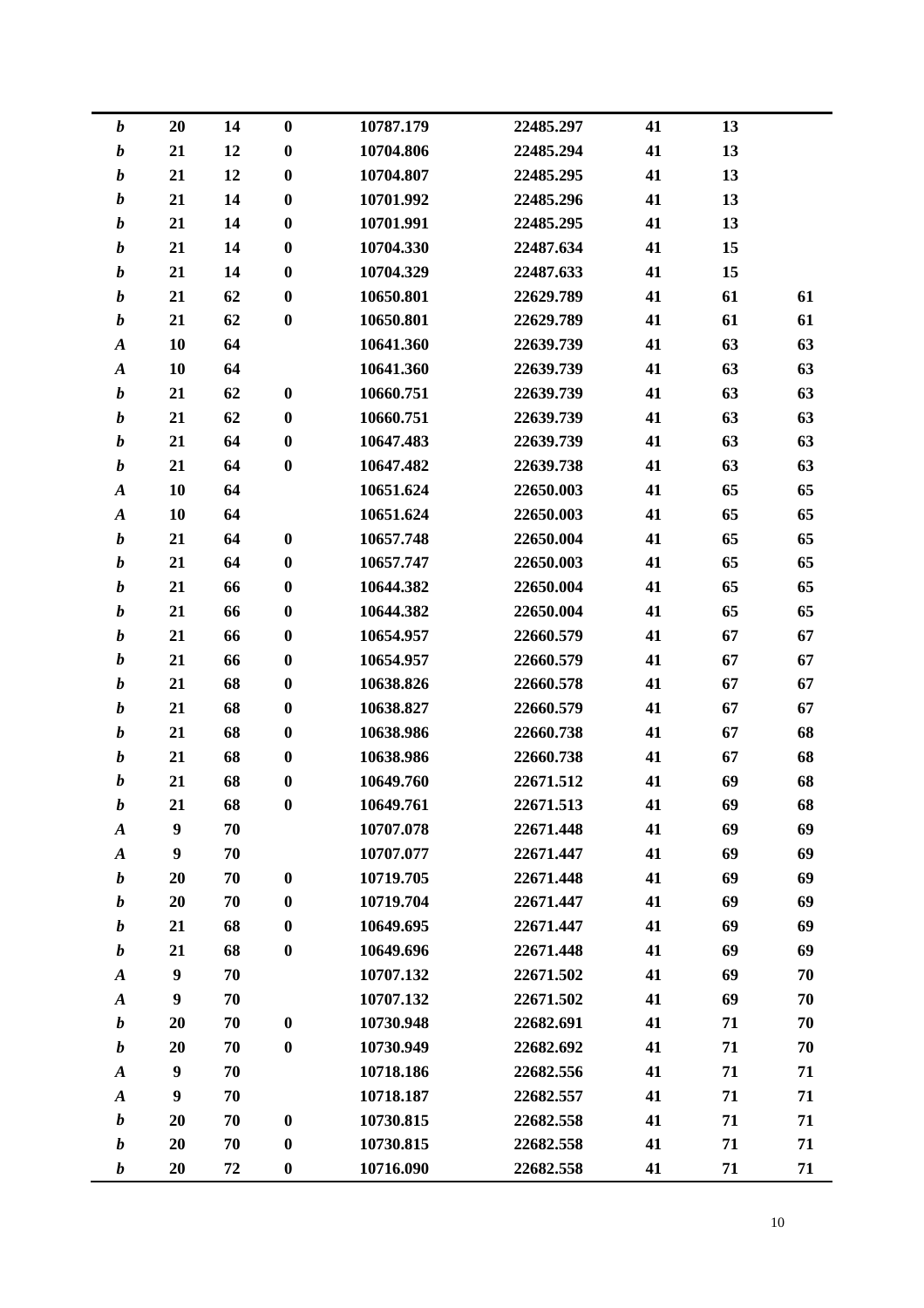| $\boldsymbol{b}$ | 20               | 72                      | $\boldsymbol{0}$ | 10716.090 | 22682.558 | 41 | 71                      | 71 |
|------------------|------------------|-------------------------|------------------|-----------|-----------|----|-------------------------|----|
| $\boldsymbol{b}$ | 20               | 72                      | $\boldsymbol{0}$ | 10727.730 | 22694.198 | 41 | 73                      | 72 |
| $\boldsymbol{b}$ | 20               | 72                      | $\bf{0}$         | 10727.729 | 22694.197 | 41 | 73                      | 72 |
| $\boldsymbol{b}$ | 20               | 72                      | $\bf{0}$         | 10727.965 | 22694.433 | 41 | 73                      | 73 |
| $\boldsymbol{b}$ | 20               | 72                      | $\bf{0}$         | 10727.964 | 22694.432 | 41 | 73                      | 73 |
| $\boldsymbol{b}$ | 20               | 74                      | $\bf{0}$         | 10713.225 | 22694.432 | 41 | 73                      | 73 |
| $\boldsymbol{b}$ | 20               | 74                      | $\bf{0}$         | 10713.226 | 22694.433 | 41 | 73                      | 73 |
| $\boldsymbol{b}$ | 20               | 74                      | $\bf{0}$         | 10713.015 | 22694.222 | 41 | 73                      | 74 |
| $\boldsymbol{b}$ | 20               | 74                      | $\boldsymbol{0}$ | 10713.016 | 22694.223 | 41 | 73                      | 74 |
| $\boldsymbol{b}$ | 20               | 74                      | $\bf{0}$         | 10724.800 | 22706.007 | 41 | 75                      | 74 |
| $\boldsymbol{b}$ | 20               | 74                      | $\bf{0}$         | 10724.801 | 22706.008 | 41 | 75                      | 74 |
| $\boldsymbol{b}$ | 20               | 74                      | $\boldsymbol{0}$ | 10724.893 | 22706.100 | 41 | 75                      | 75 |
| $\boldsymbol{b}$ | 20               | 74                      | $\bf{0}$         | 10724.893 | 22706.100 | 41 | 75                      | 75 |
| $\boldsymbol{b}$ | 20               | 78                      | $\bf{0}$         | 10700.736 | 22718.185 | 41 | 77                      | 77 |
| $\boldsymbol{b}$ | 20               | 78                      | $\bf{0}$         | 10700.736 | 22718.185 | 41 | 77                      | 77 |
| $\boldsymbol{b}$ | 20               | 78                      | $\bf{0}$         | 10700.882 | 22718.331 | 41 | 77                      | 78 |
| $\boldsymbol{b}$ | 20               | 78                      | $\bf{0}$         | 10700.883 | 22718.332 | 41 | 77                      | 78 |
| $\boldsymbol{b}$ | 20               | 78                      | $\bf{0}$         | 10713.039 | 22730.488 | 41 | 79                      | 78 |
| $\boldsymbol{b}$ | 20               | 78                      | $\bf{0}$         | 10713.040 | 22730.489 | 41 | 79                      | 78 |
| $\boldsymbol{b}$ | 20               | 78                      | $\bf{0}$         | 10713.141 | 22730.590 | 41 | 79                      | 79 |
| $\boldsymbol{b}$ | 20               | 78                      | $\bf{0}$         | 10713.141 | 22730.590 | 41 | 79                      | 79 |
|                  |                  |                         |                  |           |           |    |                         |    |
| $\boldsymbol{b}$ | 21               | $\boldsymbol{2}$        | $\boldsymbol{0}$ | 10769.625 | 22542.335 | 42 | $\mathbf{1}$            |    |
| $\boldsymbol{b}$ | 21               | $\overline{2}$          | $\boldsymbol{0}$ | 10769.624 | 22542.334 | 42 | $\mathbf{1}$            |    |
| $\boldsymbol{A}$ | $\boldsymbol{9}$ | $\overline{\mathbf{3}}$ |                  | 10779.372 | 22542.496 | 42 | $\boldsymbol{2}$        |    |
| $\boldsymbol{A}$ | $\boldsymbol{9}$ | $\mathbf{3}$            |                  | 10779.372 | 22542.496 | 42 | $\boldsymbol{2}$        |    |
| $\boldsymbol{b}$ | 21               | $\mathbf{1}$            | $\boldsymbol{0}$ | 10769.989 | 22542.495 | 42 | $\boldsymbol{2}$        |    |
| $\boldsymbol{b}$ | 21               | $\mathbf{1}$            | $\boldsymbol{0}$ | 10769.990 | 22542.496 | 42 | $\boldsymbol{2}$        |    |
| $\boldsymbol{b}$ | 21               | 3                       | $\bf{0}$         | 10769.475 | 22542.494 | 42 | $\boldsymbol{2}$        |    |
| $\boldsymbol{b}$ | 21               | $\boldsymbol{2}$        | $\bf{0}$         | 10770.029 | 22542.739 | 42 | $\mathbf{3}$            |    |
| $\boldsymbol{b}$ | 21               | $\boldsymbol{2}$        | $\boldsymbol{0}$ | 10770.029 | 22542.739 | 42 | $\mathbf{3}$            |    |
| $\boldsymbol{b}$ | 21               | $\overline{\mathbf{4}}$ | $\bf{0}$         | 10769.305 | 22542.739 | 42 | 3                       |    |
| $\boldsymbol{b}$ | 21               | $\overline{\mathbf{4}}$ | $\bf{0}$         | 10769.305 | 22542.739 | 42 | 3                       |    |
| $\boldsymbol{b}$ | 21               | $\mathbf{3}$            | $\bf{0}$         | 10770.038 | 22543.057 | 42 | $\overline{\mathbf{4}}$ |    |
| $\boldsymbol{b}$ | 21               | 3                       | $\boldsymbol{0}$ | 10770.039 | 22543.058 | 42 | 4                       |    |
| $\boldsymbol{b}$ | 21               | 5                       | $\bf{0}$         | 10769.109 | 22543.058 | 42 | 4                       |    |
| $\boldsymbol{b}$ | 21               | 5                       | $\bf{0}$         | 10769.109 | 22543.058 | 42 | $\overline{\mathbf{4}}$ |    |
| $\boldsymbol{b}$ | 21               | $\overline{\mathbf{4}}$ | $\boldsymbol{0}$ | 10770.029 | 22543.463 | 42 | 5                       |    |
| $\boldsymbol{b}$ | 21               | $\overline{\mathbf{4}}$ | $\boldsymbol{0}$ | 10770.028 | 22543.462 | 42 | 5                       |    |
| $\boldsymbol{b}$ | 21               | 6                       | $\bf{0}$         | 10768.893 | 22543.463 | 42 | 5                       |    |
| $\boldsymbol{b}$ | 21               | 6                       | $\bf{0}$         | 10768.892 | 22543.462 | 42 | 5                       |    |
| $\boldsymbol{A}$ | $\boldsymbol{9}$ | 7                       |                  | 10778.952 | 22543.944 | 42 | 6                       |    |
| $\boldsymbol{A}$ | $\boldsymbol{9}$ | 7                       |                  | 10778.951 | 22543.943 | 42 | 6                       |    |
| $\boldsymbol{b}$ | 21               | 5                       | $\bf{0}$         | 10769.995 | 22543.944 | 42 | 6                       |    |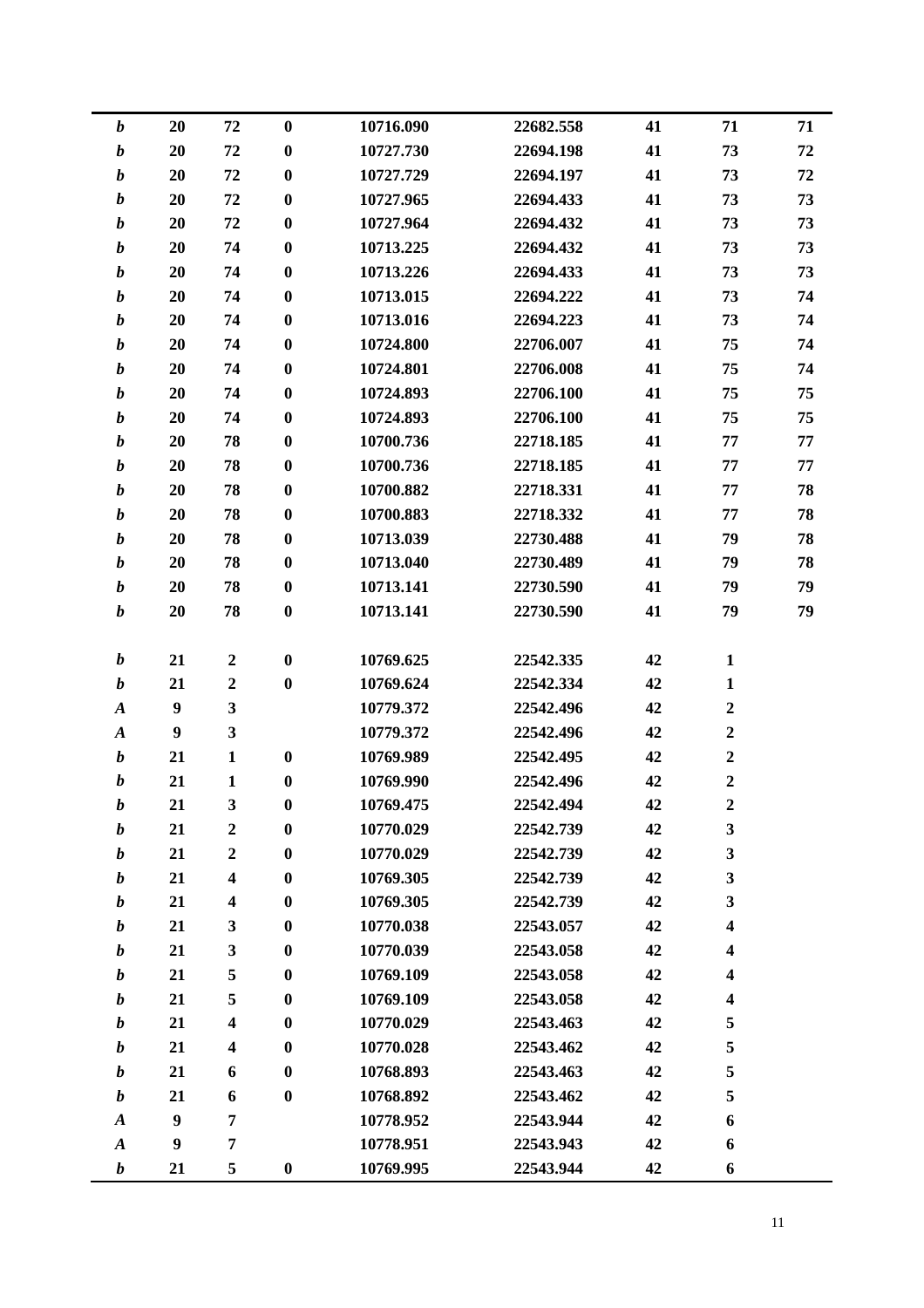| $\boldsymbol{b}$ | 21               | 5                | $\bf{0}$         | 10769.995 | 22543.944 | 42 | 6                |    |
|------------------|------------------|------------------|------------------|-----------|-----------|----|------------------|----|
| $\boldsymbol{b}$ | 21               | 7                | $\boldsymbol{0}$ | 10768.652 | 22543.945 | 42 | 6                |    |
| $\boldsymbol{b}$ | 21               | 7                | $\boldsymbol{0}$ | 10768.651 | 22543.944 | 42 | 6                |    |
| $\boldsymbol{b}$ | 21               | 6                | $\boldsymbol{0}$ | 10769.940 | 22544.510 | 42 | 7                |    |
| $\boldsymbol{b}$ | 21               | 6                | $\bf{0}$         | 10769.939 | 22544.509 | 42 | 7                |    |
| $\boldsymbol{b}$ | 21               | $\bf{8}$         | $\boldsymbol{0}$ | 10768.387 | 22544.509 | 42 | 7                |    |
| $\boldsymbol{b}$ | 21               | 8                | $\bf{0}$         | 10768.387 | 22544.509 | 42 | 7                |    |
| $\boldsymbol{A}$ | $\boldsymbol{9}$ | 9                |                  | 10778.722 | 22545.151 | 42 | ${\bf 8}$        |    |
| $\boldsymbol{A}$ | $\boldsymbol{9}$ | $\boldsymbol{9}$ |                  | 10778.721 | 22545.150 | 42 | 8                |    |
| $\boldsymbol{b}$ | 21               | 7                | $\bf{0}$         | 10769.858 | 22545.151 | 42 | $\bf 8$          |    |
| $\boldsymbol{b}$ | 21               | 7                | $\bf{0}$         | 10769.857 | 22545.150 | 42 | ${\bf 8}$        |    |
| $\boldsymbol{b}$ | 21               | $\boldsymbol{9}$ | $\bf{0}$         | 10768.096 | 22545.151 | 42 | ${\bf 8}$        |    |
| $\boldsymbol{b}$ | 21               | 9                | $\boldsymbol{0}$ | 10768.096 | 22545.151 | 42 | ${\bf 8}$        |    |
| $\boldsymbol{b}$ | 21               | 8                | $\boldsymbol{0}$ | 10769.754 | 22545.876 | 42 | $\boldsymbol{9}$ |    |
| $\boldsymbol{b}$ | 21               | $\bf 8$          | $\bf{0}$         | 10769.754 | 22545.876 | 42 | $\boldsymbol{9}$ |    |
| $\boldsymbol{b}$ | 21               | 10               | $\boldsymbol{0}$ | 10767.782 | 22545.877 | 42 | $\boldsymbol{9}$ |    |
| $\boldsymbol{b}$ | 21               | 10               | $\bf{0}$         | 10767.782 | 22545.877 | 42 | $\boldsymbol{9}$ |    |
| $\boldsymbol{A}$ | $\boldsymbol{9}$ | $\boldsymbol{9}$ |                  | 10780.251 | 22546.680 | 42 | 10               |    |
| $\boldsymbol{A}$ | $\boldsymbol{9}$ | 9                |                  | 10780.250 | 22546.679 | 42 | 10               |    |
| $\boldsymbol{b}$ | 21               | $\boldsymbol{9}$ | $\bf{0}$         | 10769.624 | 22546.679 | 42 | 10               |    |
| $\boldsymbol{b}$ | 21               | $\boldsymbol{9}$ | $\bf{0}$         | 10769.624 | 22546.679 | 42 | 10               |    |
| $\boldsymbol{b}$ | 21               | 10               | $\boldsymbol{0}$ | 10769.468 | 22547.563 | 42 | 11               |    |
| $\boldsymbol{b}$ | 21               | 10               | $\boldsymbol{0}$ | 10769.468 | 22547.563 | 42 | 11               |    |
| $\boldsymbol{b}$ | 21               | 12               | $\boldsymbol{0}$ | 10767.074 | 22547.562 | 42 | 11               |    |
| $\boldsymbol{b}$ | 21               | 12               | $\bf{0}$         | 10767.075 | 22547.563 | 42 | 11               |    |
| $\boldsymbol{b}$ | 21               | 12               | $\boldsymbol{0}$ | 10769.090 | 22549.578 | 42 | 13               |    |
| $\boldsymbol{b}$ | 21               | 12               | $\boldsymbol{0}$ | 10769.088 | 22549.576 | 42 | 13               |    |
| $\boldsymbol{b}$ | 21               | 14               | $\boldsymbol{0}$ | 10766.274 | 22549.578 | 42 | 13               |    |
| $\boldsymbol{b}$ | 21               | 14               | $\boldsymbol{0}$ | 10766.273 | 22549.577 | 42 | 13               |    |
| $\boldsymbol{A}$ | $\boldsymbol{9}$ | 14               |                  | 10780.436 | 22551.906 | 42 | 15               |    |
| $\boldsymbol{A}$ | $\boldsymbol{9}$ | 14               |                  | 10780.436 | 22551.906 | 42 | 15               |    |
| $\boldsymbol{A}$ | $\boldsymbol{9}$ | 16               |                  | 10777.850 | 22551.905 | 42 | 15               |    |
| $\boldsymbol{A}$ | $\boldsymbol{9}$ | 16               |                  | 10777.850 | 22551.905 | 42 | 15               |    |
| $\boldsymbol{b}$ | 21               | 14               | $\boldsymbol{0}$ | 10768.601 | 22551.905 | 42 | 15               |    |
| $\boldsymbol{b}$ | 21               | 14               | $\bf{0}$         | 10768.601 | 22551.905 | 42 | 15               |    |
| $\boldsymbol{b}$ | 21               | 14               | $\boldsymbol{0}$ | 10768.600 | 22551.904 | 42 | 15               |    |
| $\boldsymbol{b}$ | 21               | 16               | $\boldsymbol{0}$ | 10765.357 | 22551.906 | 42 | 15               |    |
| $\boldsymbol{b}$ | 21               | 16               | $\boldsymbol{0}$ | 10765.357 | 22551.906 | 42 | 15               |    |
| $\boldsymbol{b}$ | 21               | 16               | $\bf{0}$         | 10765.357 | 22551.906 | 42 | 15               |    |
| $\boldsymbol{b}$ | 22               | 54               | $\boldsymbol{0}$ | 10644.692 | 22656.821 | 42 | 53               | 53 |
| $\boldsymbol{b}$ | 22               | 54               | $\boldsymbol{0}$ | 10644.690 | 22656.819 | 42 | 53               | 53 |
| $\boldsymbol{b}$ | 22               | 54               | $\bf{0}$         | 10644.800 | 22656.929 | 42 | 53               | 54 |
| $\boldsymbol{b}$ | 22               | 54               | $\boldsymbol{0}$ | 10644.799 | 22656.929 | 42 | 53               | 54 |
| $\boldsymbol{b}$ | 22               | 54               | $\boldsymbol{0}$ | 10653.305 | 22665.434 | 42 | 55               | 54 |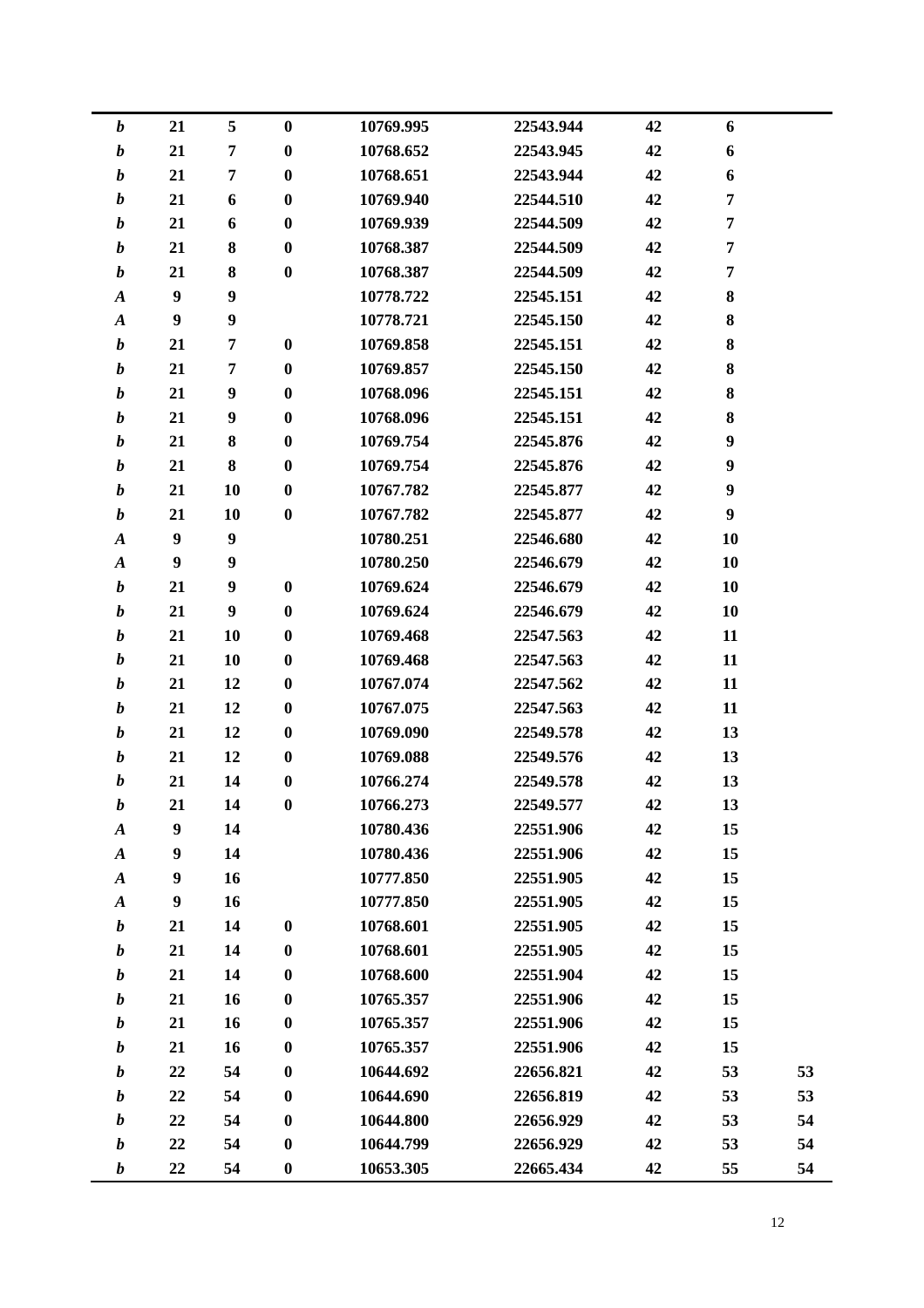| $\boldsymbol{b}$ | 22 | 54 | $\boldsymbol{0}$ | 10653.303 | 22665.432 | 42 | 55 | 54 |
|------------------|----|----|------------------|-----------|-----------|----|----|----|
| $\boldsymbol{b}$ | 22 | 54 | $\boldsymbol{0}$ | 10653.365 | 22665.494 | 42 | 55 | 55 |
| $\boldsymbol{b}$ | 22 | 54 | $\boldsymbol{0}$ | 10653.364 | 22665.493 | 42 | 55 | 55 |
| $\boldsymbol{b}$ | 22 | 56 | $\boldsymbol{0}$ | 10641.790 | 22665.493 | 42 | 55 | 55 |
| $\boldsymbol{b}$ | 22 | 56 | $\bf{0}$         | 10641.790 | 22665.493 | 42 | 55 | 55 |
| b                | 22 | 56 | $\boldsymbol{0}$ | 10641.874 | 22665.577 | 42 | 55 | 56 |
| $\boldsymbol{b}$ | 22 | 56 | $\boldsymbol{0}$ | 10641.874 | 22665.577 | 42 | 55 | 56 |
| $\boldsymbol{b}$ | 22 | 56 | $\boldsymbol{0}$ | 10650.633 | 22674.336 | 42 | 57 | 56 |
| b                | 22 | 56 | $\boldsymbol{0}$ | 10650.631 | 22674.334 | 42 | 57 | 56 |
| $\boldsymbol{b}$ | 22 | 56 | $\bf{0}$         | 10650.769 | 22674.472 | 42 | 57 | 57 |
| b                | 22 | 56 | $\boldsymbol{0}$ | 10650.770 | 22674.473 | 42 | 57 | 57 |
| $\boldsymbol{b}$ | 22 | 58 | $\boldsymbol{0}$ | 10637.782 | 22674.473 | 42 | 57 | 57 |
| $\boldsymbol{b}$ | 22 | 58 | $\boldsymbol{0}$ | 10637.782 | 22674.473 | 42 | 57 | 57 |
| $\boldsymbol{b}$ | 22 | 58 | $\boldsymbol{0}$ | 10647.111 | 22683.802 | 42 | 59 | 58 |
| $\boldsymbol{b}$ | 22 | 58 | $\bf{0}$         | 10647.110 | 22683.801 | 42 | 59 | 58 |
| b                | 22 | 58 | $\boldsymbol{0}$ | 10647.050 | 22683.741 | 42 | 59 | 59 |
| $\boldsymbol{b}$ | 22 | 58 | $\boldsymbol{0}$ | 10647.048 | 22683.739 | 42 | 59 | 59 |
| b                | 22 | 60 | $\boldsymbol{0}$ | 10634.845 | 22683.740 | 42 | 59 | 59 |
| b                | 22 | 60 | $\boldsymbol{0}$ | 10634.845 | 22683.740 | 42 | 59 | 59 |
| $\boldsymbol{b}$ | 22 | 60 | $\bf{0}$         | 10634.764 | 22683.659 | 42 | 59 | 60 |
| b                | 22 | 60 | $\boldsymbol{0}$ | 10634.763 | 22683.658 | 42 | 59 | 60 |
| $\boldsymbol{b}$ | 21 | 62 | $\boldsymbol{0}$ | 10714.450 | 22693.438 | 42 | 61 | 61 |
| b                | 21 | 62 | $\boldsymbol{0}$ | 10714.450 | 22693.438 | 42 | 61 | 61 |
| $\boldsymbol{b}$ | 20 | 63 | $\mathbf{1}$     | 10773.236 | 22698.343 | 42 | 62 | 62 |
| $\boldsymbol{b}$ | 20 | 63 | $\mathbf{1}$     | 10773.237 | 22698.344 | 42 | 62 | 62 |
| b                | 20 | 63 | $\mathbf{1}$     | 10773.355 | 22698.462 | 42 | 62 | 63 |
| $\boldsymbol{b}$ | 20 | 63 | $\mathbf{1}$     | 10773.355 | 22698.462 | 42 | 62 | 63 |
| b                | 21 | 62 | 0                | 10724.343 | 22703.331 | 42 | 63 | 62 |
| b                | 21 | 62 | $\boldsymbol{0}$ | 10724.342 | 22703.330 | 42 | 63 | 62 |
| $\boldsymbol{b}$ | 21 | 62 | $\bf{0}$         | 10724.343 | 22703.331 | 42 | 63 | 62 |
| $\boldsymbol{b}$ | 21 | 62 | $\boldsymbol{0}$ | 10724.343 | 22703.331 | 42 | 63 | 62 |
| $\boldsymbol{A}$ | 10 | 64 |                  | 10705.032 | 22703.411 | 42 | 63 | 63 |
| $\boldsymbol{A}$ | 10 | 64 |                  | 10705.033 | 22703.412 | 42 | 63 | 63 |
| $\boldsymbol{b}$ | 21 | 62 | $\boldsymbol{0}$ | 10724.424 | 22703.412 | 42 | 63 | 63 |
| $\boldsymbol{b}$ | 21 | 62 | $\bf{0}$         | 10724.424 | 22703.412 | 42 | 63 | 63 |
| b                | 21 | 64 | $\bf{0}$         | 10711.155 | 22703.411 | 42 | 63 | 63 |
| $\boldsymbol{b}$ | 21 | 64 | $\bf{0}$         | 10711.156 | 22703.412 | 42 | 63 | 63 |
| $\boldsymbol{b}$ | 20 | 64 | $\mathbf{1}$     | 10770.577 | 22703.412 | 42 | 63 | 63 |
| $\boldsymbol{b}$ | 20 | 64 | $\mathbf{1}$     | 10770.576 | 22703.411 | 42 | 63 | 63 |
| $\boldsymbol{A}$ | 10 | 64 |                  | 10704.938 | 22703.317 | 42 | 63 | 64 |
| $\boldsymbol{A}$ | 10 | 64 |                  | 10704.938 | 22703.317 | 42 | 63 | 64 |
| $\boldsymbol{b}$ | 21 | 64 | $\bf{0}$         | 10711.060 | 22703.316 | 42 | 63 | 64 |
| b                | 21 | 64 | $\boldsymbol{0}$ | 10711.060 | 22703.316 | 42 | 63 | 64 |
| $\boldsymbol{b}$ | 21 | 64 | $\bf{0}$         | 10711.062 | 22703.318 | 42 | 63 | 64 |
|                  |    |    |                  |           |           |    |    |    |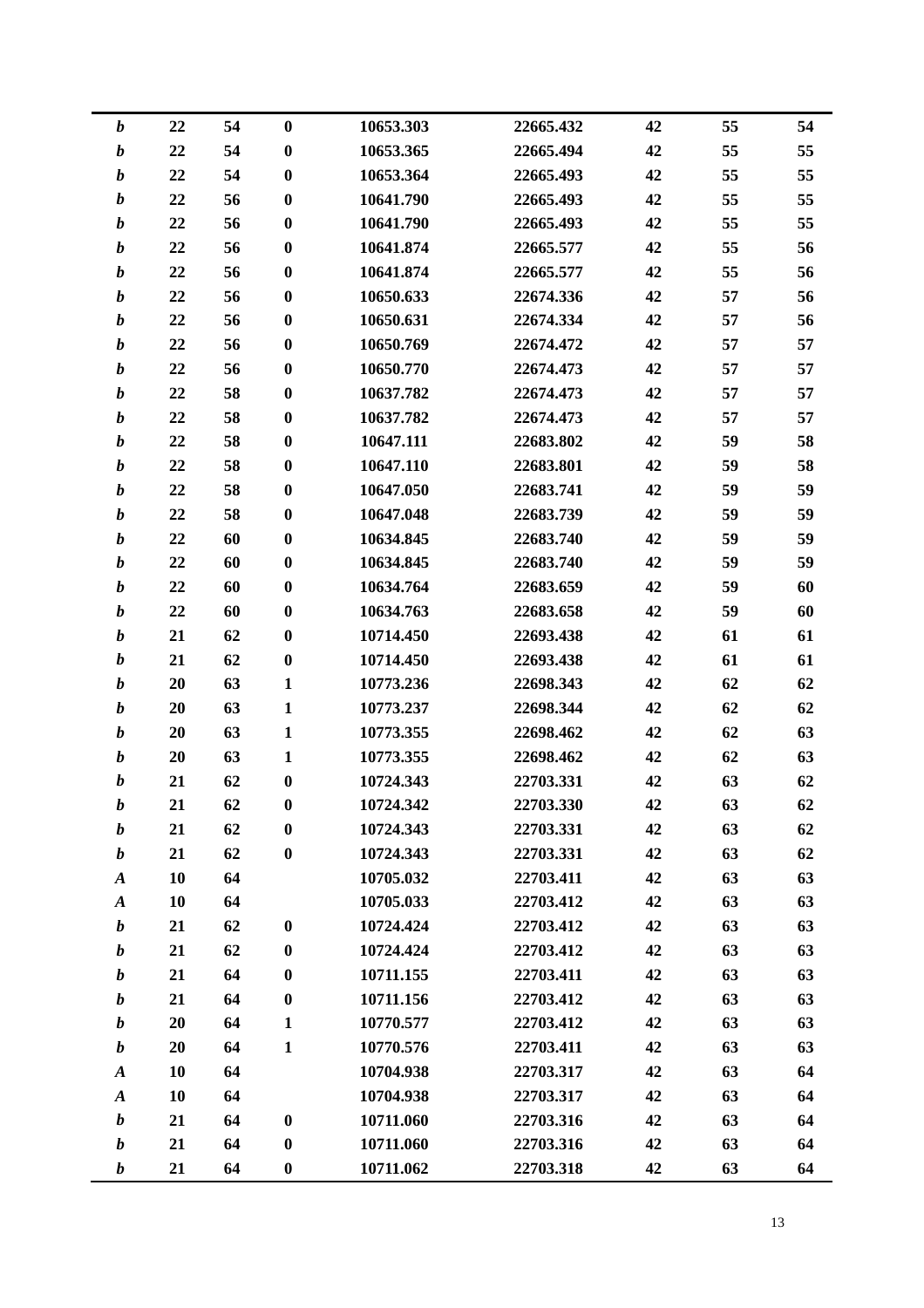| $\boldsymbol{b}$ | 20 | 64 | $\mathbf{1}$     | 10770.482 | 22703.317 | 42 | 63 | 64 |
|------------------|----|----|------------------|-----------|-----------|----|----|----|
| $\boldsymbol{b}$ | 20 | 64 | $\mathbf{1}$     | 10770.481 | 22703.316 | 42 | 63 | 64 |
| $\boldsymbol{b}$ | 20 | 63 | $\mathbf{1}$     | 10783.299 | 22708.406 | 42 | 64 | 63 |
| $\boldsymbol{b}$ | 20 | 63 | $\mathbf{1}$     | 10783.299 | 22708.406 | 42 | 64 | 63 |
| $\boldsymbol{b}$ | 20 | 65 | $\mathbf{1}$     | 10768.957 | 22708.467 | 42 | 64 | 65 |
| $\boldsymbol{b}$ | 20 | 65 | $\mathbf{1}$     | 10768.957 | 22708.467 | 42 | 64 | 65 |
| $\boldsymbol{A}$ | 10 | 64 |                  | 10715.181 | 22713.560 | 42 | 65 | 64 |
| $\boldsymbol{A}$ | 10 | 64 |                  | 10715.181 | 22713.560 | 42 | 65 | 64 |
| $\boldsymbol{b}$ | 21 | 64 | $\boldsymbol{0}$ | 10721.303 | 22713.559 | 42 | 65 | 64 |
| $\boldsymbol{b}$ | 21 | 64 | $\bf{0}$         | 10721.304 | 22713.560 | 42 | 65 | 64 |
| $\boldsymbol{b}$ | 20 | 64 | $\mathbf{1}$     | 10780.724 | 22713.559 | 42 | 65 | 64 |
| $\boldsymbol{b}$ | 20 | 64 | $\mathbf{1}$     | 10780.724 | 22713.559 | 42 | 65 | 64 |
| $\boldsymbol{A}$ | 10 | 64 |                  | 10715.231 | 22713.610 | 42 | 65 | 65 |
| $\boldsymbol{A}$ | 10 | 64 |                  | 10715.231 | 22713.610 | 42 | 65 | 65 |
| $\boldsymbol{b}$ | 21 | 64 | $\bf{0}$         | 10721.355 | 22713.611 | 42 | 65 | 65 |
| $\boldsymbol{b}$ | 21 | 64 | $\boldsymbol{0}$ | 10721.354 | 22713.610 | 42 | 65 | 65 |
| $\boldsymbol{b}$ | 21 | 66 | $\boldsymbol{0}$ | 10707.989 | 22713.611 | 42 | 65 | 65 |
| $\boldsymbol{b}$ | 21 | 66 | $\boldsymbol{0}$ | 10707.989 | 22713.611 | 42 | 65 | 65 |
| $\boldsymbol{b}$ | 20 | 64 | 1                | 10780.774 | 22713.609 | 42 | 65 | 65 |
| $\boldsymbol{b}$ | 20 | 64 | $\mathbf{1}$     | 10780.774 | 22713.609 | 42 | 65 | 65 |
| $\boldsymbol{b}$ | 20 | 65 | $\mathbf{1}$     | 10779.278 | 22718.788 | 42 | 66 | 65 |
| $\boldsymbol{b}$ | 20 | 65 | $\mathbf{1}$     | 10779.278 | 22718.788 | 42 | 66 | 65 |
| $\boldsymbol{b}$ | 20 | 65 | 1                | 10779.323 | 22718.833 | 42 | 66 | 66 |
| $\boldsymbol{b}$ | 20 | 65 | $\mathbf{1}$     | 10779.323 | 22718.833 | 42 | 66 | 66 |
| $\boldsymbol{b}$ | 21 | 66 | $\bf{0}$         | 10718.474 | 22724.096 | 42 | 67 | 66 |
| $\boldsymbol{b}$ | 21 | 66 | $\bf{0}$         | 10718.474 | 22724.096 | 42 | 67 | 66 |
| $\boldsymbol{b}$ | 21 | 66 | $\boldsymbol{0}$ | 10718.514 | 22724.136 | 42 | 67 | 67 |
| $\boldsymbol{b}$ | 21 | 66 | 0                | 10718.514 | 22724.136 | 42 | 67 | 67 |
| $\boldsymbol{b}$ | 21 | 68 | $\boldsymbol{0}$ | 10702.383 | 22724.135 | 42 | 67 | 67 |
| $\boldsymbol{b}$ | 21 | 68 | $\bf{0}$         | 10702.384 | 22724.136 | 42 | 67 | 67 |
| $\boldsymbol{b}$ | 21 | 68 | $\bf{0}$         | 10702.443 | 22724.195 | 42 | 67 | 68 |
| $\boldsymbol{b}$ | 21 | 68 | $\boldsymbol{0}$ | 10702.446 | 22724.198 | 42 | 67 | 68 |
| $\boldsymbol{b}$ | 21 | 68 | $\bf{0}$         | 10713.156 | 22734.908 | 42 | 69 | 68 |
| $\boldsymbol{b}$ | 21 | 68 | $\boldsymbol{0}$ | 10713.154 | 22734.906 | 42 | 69 | 68 |
| $\boldsymbol{b}$ | 21 | 68 | $\bf{0}$         | 10713.220 | 22734.972 | 42 | 69 | 69 |
| $\boldsymbol{b}$ | 21 | 68 | $\bf{0}$         | 10713.221 | 22734.973 | 42 | 69 | 69 |
|                  |    |    |                  |           |           |    |    |    |
| $\boldsymbol{b}$ | 23 | 42 | $\boldsymbol{0}$ | 10643.365 | 22674.949 | 43 | 41 | 41 |
| $\boldsymbol{b}$ | 23 | 42 | $\bf{0}$         | 10643.363 | 22674.947 | 43 | 41 | 41 |
| $\boldsymbol{b}$ | 23 | 43 | $\bf{0}$         | 10642.352 | 22678.256 | 43 | 42 | 42 |
| $\boldsymbol{b}$ | 23 | 43 | $\boldsymbol{0}$ | 10642.353 | 22678.257 | 43 | 42 | 42 |
| $\boldsymbol{b}$ | 22 | 44 | $\bf{0}$         | 10721.880 | 22681.672 | 43 | 43 | 43 |
| $\boldsymbol{b}$ | 22 | 44 | $\boldsymbol{0}$ | 10721.880 | 22681.672 | 43 | 43 | 43 |
| $\boldsymbol{b}$ | 23 | 42 | $\boldsymbol{0}$ | 10650.088 | 22681.672 | 43 | 43 | 43 |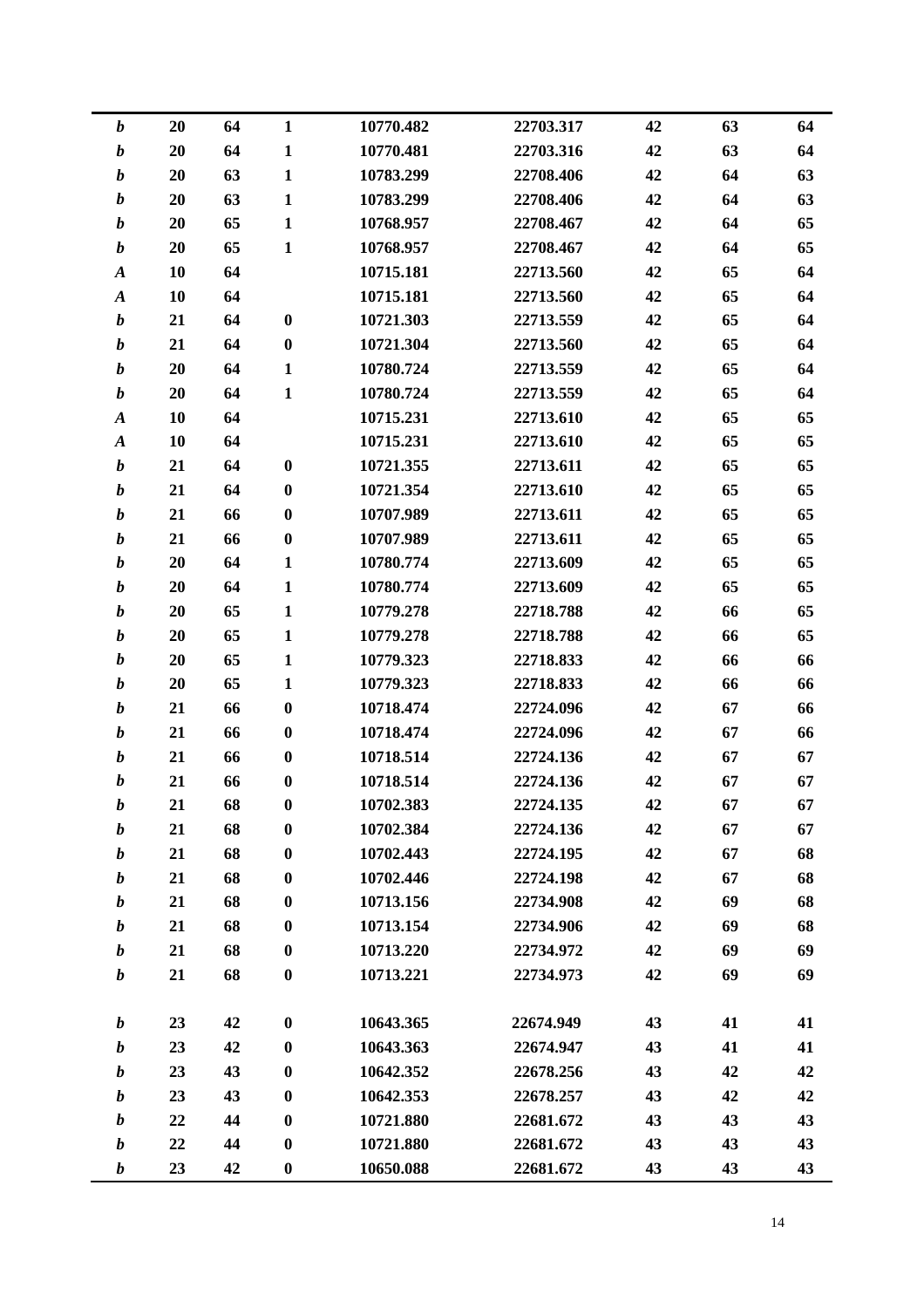|                  | 23<br>$\boldsymbol{b}$ | 42 | $\boldsymbol{0}$ | 10650.088 | 22681.672 | 43 | 43 | 43 |
|------------------|------------------------|----|------------------|-----------|-----------|----|----|----|
|                  | $\boldsymbol{b}$<br>23 | 42 | $\boldsymbol{0}$ | 10650.088 | 22681.672 | 43 | 43 | 43 |
|                  | $\boldsymbol{b}$<br>23 | 44 | $\boldsymbol{0}$ | 10641.431 | 22681.672 | 43 | 43 | 43 |
|                  | $\boldsymbol{b}$<br>23 | 44 | $\boldsymbol{0}$ | 10641.432 | 22681.673 | 43 | 43 | 43 |
|                  | $\boldsymbol{b}$<br>23 | 44 | $\bf{0}$         | 10641.431 | 22681.672 | 43 | 43 | 43 |
|                  | 12<br>$\boldsymbol{A}$ | 45 |                  | 10634.876 | 22685.165 | 43 | 44 | 44 |
|                  | $\boldsymbol{b}$<br>23 | 43 | $\bf{0}$         | 10649.263 | 22685.167 | 43 | 44 | 44 |
|                  | 23<br>$\boldsymbol{b}$ | 43 | $\bf{0}$         | 10649.262 | 22685.166 | 43 | 44 | 44 |
|                  | $\boldsymbol{b}$<br>23 | 45 | $\boldsymbol{0}$ | 10640.586 | 22685.165 | 43 | 44 | 44 |
|                  | $\boldsymbol{b}$<br>23 | 45 | $\bf{0}$         | 10640.587 | 22685.166 | 43 | 44 | 44 |
|                  | $\boldsymbol{b}$<br>22 | 44 | $\boldsymbol{0}$ | 10728.935 | 22688.727 | 43 | 45 | 45 |
|                  | $\boldsymbol{b}$<br>22 | 44 | $\boldsymbol{0}$ | 10728.936 | 22688.728 | 43 | 45 | 45 |
|                  | 23<br>$\boldsymbol{b}$ | 44 | $\boldsymbol{0}$ | 10648.487 | 22688.728 | 43 | 45 | 45 |
|                  | $\boldsymbol{b}$<br>23 | 44 | $\boldsymbol{0}$ | 10648.487 | 22688.728 | 43 | 45 | 45 |
|                  | 23<br>$\boldsymbol{b}$ | 46 | $\bf{0}$         | 10634.223 | 22688.727 | 43 | 45 | 45 |
|                  | 23<br>b                | 46 | $\boldsymbol{0}$ | 10634.224 | 22688.728 | 43 | 45 | 45 |
| $\boldsymbol{A}$ | 12                     | 45 |                  | 10642.046 | 22692.335 | 43 | 46 | 46 |
|                  | $\boldsymbol{b}$<br>23 | 45 | $\bf{0}$         | 10647.757 | 22692.336 | 43 | 46 | 46 |
|                  | $\boldsymbol{b}$<br>23 | 45 | $\bf{0}$         | 10647.757 | 22692.336 | 43 | 46 | 46 |
|                  | 23<br>$\boldsymbol{b}$ | 46 | $\bf{0}$         | 10641.676 | 22696.180 | 43 | 47 | 47 |
|                  | $\boldsymbol{b}$<br>23 | 46 | $\boldsymbol{0}$ | 10641.677 | 22696.181 | 43 | 47 | 47 |
|                  | $\boldsymbol{b}$<br>22 | 54 | $\boldsymbol{0}$ | 10708.105 | 22720.234 | 43 | 53 | 53 |
|                  | $\boldsymbol{b}$<br>22 | 54 | $\boldsymbol{0}$ | 10708.104 | 22720.233 | 43 | 53 | 53 |
|                  | $\boldsymbol{b}$<br>22 | 54 | $\boldsymbol{0}$ | 10708.137 | 22720.266 | 43 | 53 | 54 |
|                  | 22<br>$\boldsymbol{b}$ | 54 | $\bf{0}$         | 10708.138 | 22720.267 | 43 | 53 | 54 |
|                  | 22<br>b                | 54 | $\boldsymbol{0}$ | 10716.721 | 22728.851 | 43 | 55 | 54 |
|                  | 22<br>$\boldsymbol{b}$ | 54 | $\boldsymbol{0}$ | 10716.721 | 22728.850 | 43 | 55 | 54 |
|                  | 22<br>b                | 54 | 0                | 10716.742 | 22728.871 | 43 | 55 | 55 |
|                  | 22<br>b                | 54 | $\boldsymbol{0}$ | 10716.741 | 22728.870 | 43 | 55 | 55 |
|                  | 22<br>$\boldsymbol{b}$ | 56 | $\bf{0}$         | 10705.166 | 22728.869 | 43 | 55 | 55 |
|                  | 22<br>b                | 56 | $\boldsymbol{0}$ | 10705.167 | 22728.870 | 43 | 55 | 55 |
|                  | $\boldsymbol{b}$<br>22 | 56 | $\boldsymbol{0}$ | 10705.192 | 22728.895 | 43 | 55 | 56 |
|                  | 22<br>b                | 56 | $\bf{0}$         | 10705.193 | 22728.896 | 43 | 55 | 56 |
|                  | 22<br>b                | 56 | $\boldsymbol{0}$ | 10714.090 | 22737.793 | 43 | 57 | 56 |
|                  | 22<br>$\boldsymbol{b}$ | 56 | $\bf{0}$         | 10714.092 | 22737.795 | 43 | 57 | 56 |
|                  | b<br>22                | 56 | $\bf{0}$         | 10714.114 | 22737.817 | 43 | 57 | 57 |
|                  | $\boldsymbol{b}$<br>22 | 56 | $\boldsymbol{0}$ | 10714.114 | 22737.817 | 43 | 57 | 57 |
|                  | 22<br>b                | 58 | $\bf{0}$         | 10701.127 | 22737.818 | 43 | 57 | 57 |
|                  | $\boldsymbol{b}$<br>22 | 58 | $\boldsymbol{0}$ | 10701.126 | 22737.817 | 43 | 57 | 57 |
|                  | 22<br>$\boldsymbol{b}$ | 58 | $\bf{0}$         | 10701.150 | 22737.841 | 43 | 57 | 58 |
|                  | b<br>22                | 58 | $\boldsymbol{0}$ | 10701.148 | 22737.839 | 43 | 57 | 58 |
|                  | $\boldsymbol{b}$<br>22 | 58 | $\boldsymbol{0}$ | 10710.385 | 22747.076 | 43 | 59 | 59 |
|                  | 22<br>b                | 58 | $\boldsymbol{0}$ | 10710.384 | 22747.075 | 43 | 59 | 59 |
|                  | 22<br>b                | 60 | $\boldsymbol{0}$ | 10698.181 | 22747.076 | 43 | 59 | 59 |
|                  |                        |    |                  |           |           |    |    |    |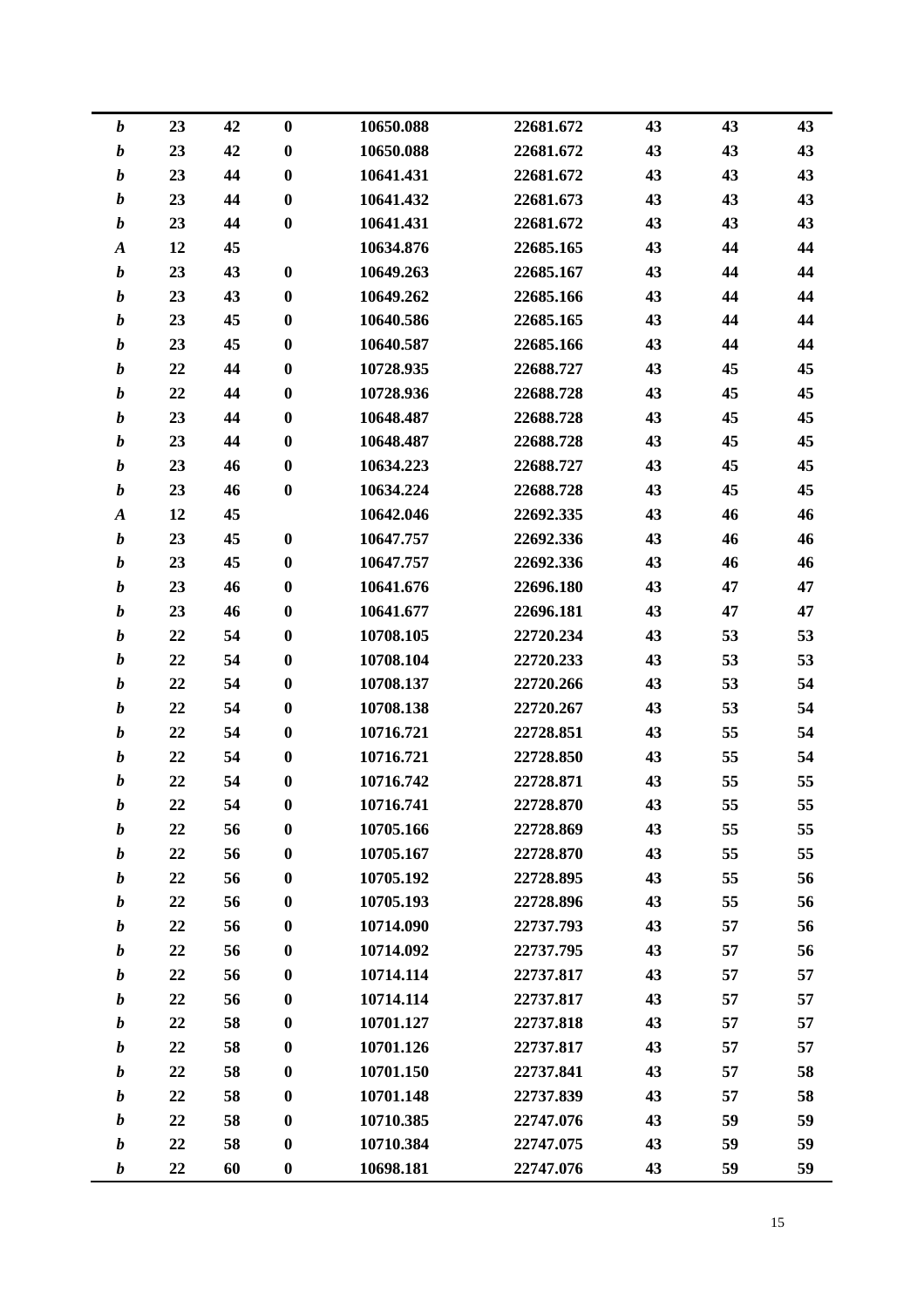| $\boldsymbol{b}$ | 22 | 60 | $\bf{0}$         | 10698.181 | 22747.076 | 43 | 59 | 59 |
|------------------|----|----|------------------|-----------|-----------|----|----|----|
| $\boldsymbol{b}$ | 22 | 60 | $\bf{0}$         | 10698.201 | 22747.096 | 43 | 59 | 60 |
| $\boldsymbol{b}$ | 22 | 60 | $\bf{0}$         | 10698.201 | 22747.096 | 43 | 59 | 60 |
| $\boldsymbol{b}$ | 22 | 60 | $\bf{0}$         | 10707.731 | 22756.626 | 43 | 61 | 60 |
| $\boldsymbol{b}$ | 22 | 60 | $\bf{0}$         | 10707.731 | 22756.626 | 43 | 61 | 60 |
| $\boldsymbol{b}$ | 21 | 62 | $\bf{0}$         | 10777.653 | 22756.641 | 43 | 61 | 61 |
| $\boldsymbol{b}$ | 21 | 62 | $\boldsymbol{0}$ | 10777.653 | 22756.641 | 43 | 61 | 61 |
| $\boldsymbol{b}$ | 22 | 60 | $\bf{0}$         | 10707.745 | 22756.640 | 43 | 61 | 61 |
| $\boldsymbol{b}$ | 22 | 60 | $\bf{0}$         | 10707.744 | 22756.639 | 43 | 61 | 61 |
| $\boldsymbol{b}$ | 21 | 62 | $\bf{0}$         | 10777.678 | 22756.666 | 43 | 61 | 62 |
| $\boldsymbol{b}$ | 21 | 62 | $\bf{0}$         | 10777.678 | 22756.666 | 43 | 61 | 62 |
| $\boldsymbol{b}$ | 21 | 62 | $\bf{0}$         | 10787.518 | 22766.506 | 43 | 63 | 62 |
| $\boldsymbol{b}$ | 21 | 62 | $\bf{0}$         | 10787.518 | 22766.506 | 43 | 63 | 62 |
| $\boldsymbol{b}$ | 21 | 62 | $\bf{0}$         | 10787.518 | 22766.506 | 43 | 63 | 62 |
| $\boldsymbol{b}$ | 21 | 62 | $\bf{0}$         | 10787.518 | 22766.506 | 43 | 63 | 62 |
| $\boldsymbol{A}$ | 10 | 64 |                  | 10768.150 | 22766.529 | 43 | 63 | 63 |
| $\boldsymbol{A}$ | 10 | 64 |                  | 10768.150 | 22766.529 | 43 | 63 | 63 |
| $\boldsymbol{b}$ | 21 | 62 | $\bf{0}$         | 10787.541 | 22766.529 | 43 | 63 | 63 |
| $\boldsymbol{b}$ | 21 | 62 | $\bf{0}$         | 10787.540 | 22766.528 | 43 | 63 | 63 |
| $\boldsymbol{b}$ | 21 | 62 | $\bf{0}$         | 10787.541 | 22766.529 | 43 | 63 | 63 |
| $\boldsymbol{b}$ | 21 | 62 | $\bf{0}$         | 10787.541 | 22766.529 | 43 | 63 | 63 |
| $\boldsymbol{b}$ | 21 | 64 | $\bf{0}$         | 10774.271 | 22766.527 | 43 | 63 | 63 |
| $\boldsymbol{b}$ | 21 | 64 | $\bf{0}$         | 10774.273 | 22766.529 | 43 | 63 | 63 |
| $\boldsymbol{b}$ | 21 | 64 | $\boldsymbol{0}$ | 10774.273 | 22766.529 | 43 | 63 | 63 |
| $\boldsymbol{A}$ | 10 | 64 |                  | 10768.161 | 22766.540 | 43 | 63 | 64 |
| $\boldsymbol{A}$ | 10 | 64 |                  | 10768.160 | 22766.539 | 43 | 63 | 64 |
| $\boldsymbol{b}$ | 21 | 64 | $\bf{0}$         | 10774.284 | 22766.540 | 43 | 63 | 64 |
| $\boldsymbol{b}$ | 21 | 64 | $\bf{0}$         | 10774.284 | 22766.540 | 43 | 63 | 64 |
| $\boldsymbol{b}$ | 21 | 64 | $\bf{0}$         | 10774.284 | 22766.540 | 43 | 63 | 64 |
| $\boldsymbol{A}$ | 10 | 64 |                  | 10778.307 | 22776.685 | 43 | 65 | 64 |
| $\boldsymbol{A}$ | 10 | 64 |                  | 10778.308 | 22776.686 | 43 | 65 | 64 |
| $\boldsymbol{b}$ | 21 | 64 | $\boldsymbol{0}$ | 10784.431 | 22776.687 | 43 | 65 | 64 |
| $\boldsymbol{b}$ | 21 | 64 | $\bf{0}$         | 10784.431 | 22776.687 | 43 | 65 | 64 |
| $\boldsymbol{A}$ | 10 | 64 |                  | 10778.326 | 22776.705 | 43 | 65 | 65 |
| $\pmb{A}$        | 10 | 64 |                  | 10778.327 | 22776.706 | 43 | 65 | 65 |
| $\boldsymbol{b}$ | 21 | 64 | $\bf{0}$         | 10784.449 | 22776.705 | 43 | 65 | 65 |
| $\boldsymbol{b}$ | 21 | 64 | $\bf{0}$         | 10784.450 | 22776.706 | 43 | 65 | 65 |
|                  |    |    |                  |           |           |    |    |    |
| $\boldsymbol{b}$ | 23 | 23 | $\mathbf{1}$     | 10705.332 | 22693.545 | 44 | 24 | 23 |
| $\boldsymbol{b}$ | 23 | 23 | $\mathbf{1}$     | 10705.332 | 22693.545 | 44 | 24 | 23 |
| $\boldsymbol{b}$ | 23 | 23 | $\mathbf{1}$     | 10705.305 | 22693.518 | 44 | 24 | 24 |
| $\boldsymbol{b}$ | 23 | 23 | $\mathbf{1}$     | 10705.304 | 22693.517 | 44 | 24 | 24 |
| $\boldsymbol{b}$ | 23 | 25 | $\mathbf{1}$     | 10700.149 | 22693.517 | 44 | 24 | 24 |
| $\boldsymbol{b}$ | 23 | 25 | $\mathbf{1}$     | 10700.149 | 22693.517 | 44 | 24 | 24 |
|                  |    |    |                  |           |           |    |    |    |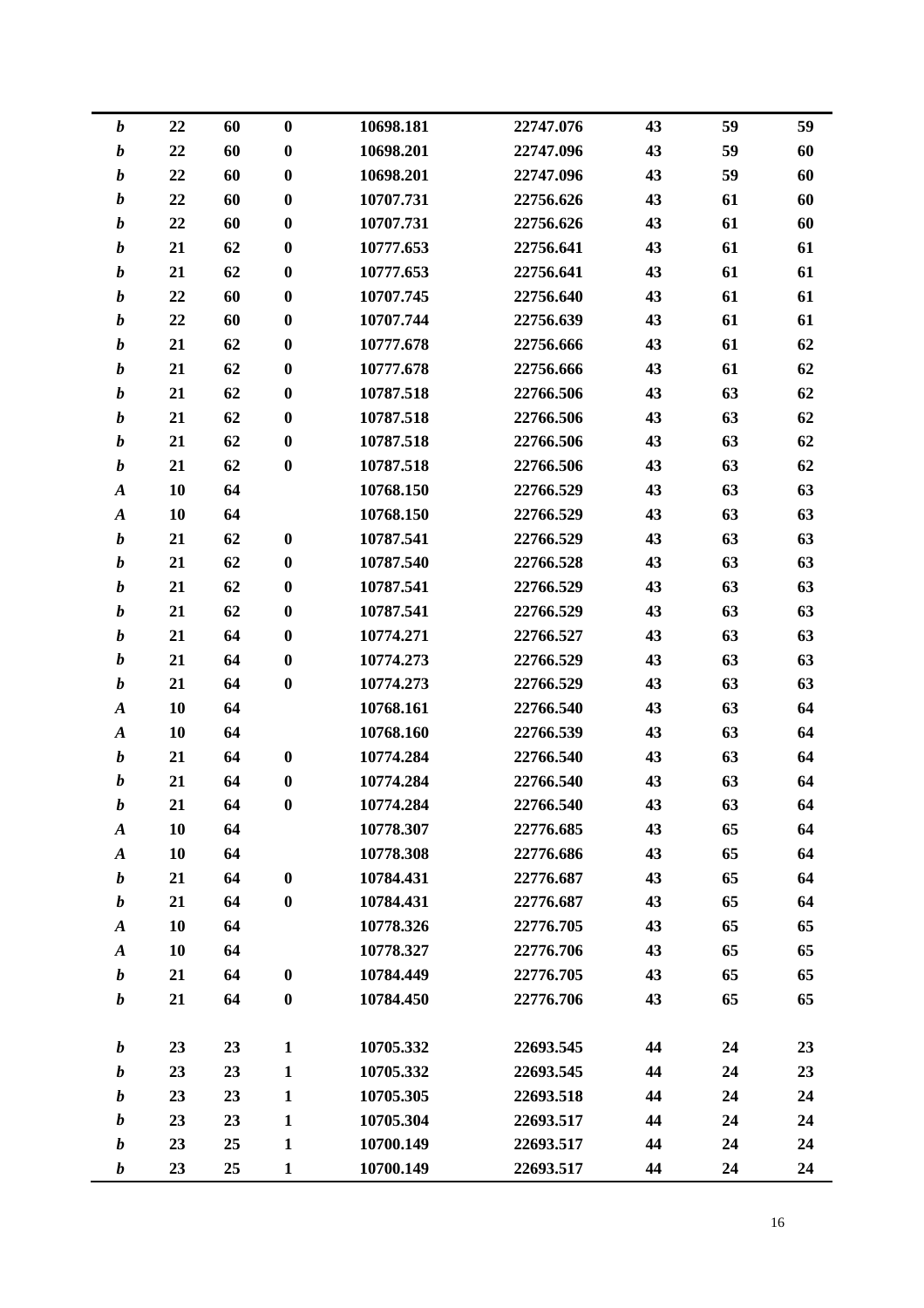| $\boldsymbol{b}$ | 23 | 25 | $\mathbf{1}$     | 10700.182 | 22693.550 | 44 | 24 | 25 |
|------------------|----|----|------------------|-----------|-----------|----|----|----|
| $\boldsymbol{b}$ | 23 | 25 | $\mathbf{1}$     | 10700.181 | 22693.549 | 44 | 24 | 25 |
| $\boldsymbol{b}$ | 24 | 24 | $\boldsymbol{0}$ | 10646.201 | 22695.437 | 44 | 25 | 25 |
| $\boldsymbol{b}$ | 24 | 24 | $\bf{0}$         | 10646.201 | 22695.437 | 44 | 25 | 25 |
| $\boldsymbol{b}$ | 24 | 26 | $\bf{0}$         | 10641.136 | 22695.437 | 44 | 25 | 25 |
| $\boldsymbol{b}$ | 24 | 26 | $\boldsymbol{0}$ | 10641.136 | 22695.437 | 44 | 25 | 25 |
| $\boldsymbol{b}$ | 23 | 24 | $\mathbf{1}$     | 10704.721 | 22695.436 | 44 | 25 | 25 |
| $\boldsymbol{b}$ | 23 | 25 | $\mathbf{1}$     | 10704.231 | 22697.599 | 44 | 26 | 25 |
| $\boldsymbol{b}$ | 23 | 25 | $\mathbf{1}$     | 10704.231 | 22697.599 | 44 | 26 | 25 |
| $\boldsymbol{b}$ | 23 | 25 | $\mathbf{1}$     | 10704.269 | 22697.637 | 44 | 26 | 26 |
| $\boldsymbol{b}$ | 23 | 25 | $\mathbf{1}$     | 10704.268 | 22697.636 | 44 | 26 | 26 |
| $\boldsymbol{b}$ | 23 | 27 | $\mathbf{1}$     | 10698.618 | 22697.638 | 44 | 26 | 26 |
| $\boldsymbol{b}$ | 23 | 27 | $\mathbf{1}$     | 10698.617 | 22697.637 | 44 | 26 | 26 |
| $\boldsymbol{b}$ | 23 | 27 | $\mathbf{1}$     | 10698.585 | 22697.605 | 44 | 26 | 27 |
| $\boldsymbol{b}$ | 23 | 27 | $\mathbf{1}$     | 10698.585 | 22697.605 | 44 | 26 | 27 |
| $\boldsymbol{b}$ | 24 | 26 | $\bf{0}$         | 10645.469 | 22699.770 | 44 | 27 | 27 |
| $\boldsymbol{b}$ | 24 | 26 | $\boldsymbol{0}$ | 10645.469 | 22699.770 | 44 | 27 | 27 |
| $\boldsymbol{b}$ | 24 | 28 | $\bf{0}$         | 10640.122 | 22699.770 | 44 | 27 | 27 |
| $\boldsymbol{b}$ | 24 | 28 | $\bf{0}$         | 10644.645 | 22704.292 | 44 | 29 | 29 |
| $\boldsymbol{b}$ | 24 | 28 | $\bf{0}$         | 10644.645 | 22704.292 | 44 | 29 | 29 |
| $\boldsymbol{b}$ | 24 | 30 | $\boldsymbol{0}$ | 10639.069 | 22704.292 | 44 | 29 | 29 |
| $\boldsymbol{b}$ | 24 | 30 | $\boldsymbol{0}$ | 10639.070 | 22704.293 | 44 | 29 | 29 |
| $\boldsymbol{b}$ | 24 | 30 | $\bf{0}$         | 10643.915 | 22709.138 | 44 | 31 | 31 |
| $\boldsymbol{b}$ | 24 | 32 | $\boldsymbol{0}$ | 10631.074 | 22709.138 | 44 | 31 | 31 |
| $\boldsymbol{b}$ | 24 | 32 | $\boldsymbol{0}$ | 10631.076 | 22709.140 | 44 | 31 | 31 |
| $\boldsymbol{b}$ | 24 | 32 | $\boldsymbol{0}$ | 10636.236 | 22714.300 | 44 | 33 | 33 |
| $\boldsymbol{b}$ | 24 | 32 | $\boldsymbol{0}$ | 10636.236 | 22714.300 | 44 | 33 | 33 |
| $\boldsymbol{b}$ | 24 | 34 | $\boldsymbol{0}$ | 10629.737 | 22714.299 | 44 | 33 | 33 |
| b                | 24 | 34 | $\boldsymbol{0}$ | 10629.738 | 22714.300 | 44 | 33 | 33 |
| $\boldsymbol{b}$ | 24 | 34 | $\boldsymbol{0}$ | 10629.747 | 22714.309 | 44 | 33 | 34 |
| $\boldsymbol{b}$ | 24 | 34 | $\boldsymbol{0}$ | 10629.749 | 22714.311 | 44 | 33 | 34 |
| $\boldsymbol{b}$ | 24 | 34 | $\bf{0}$         | 10635.206 | 22719.768 | 44 | 35 | 34 |
| $\boldsymbol{b}$ | 24 | 34 | $\bf{0}$         | 10635.206 | 22719.768 | 44 | 35 | 34 |
| $\boldsymbol{b}$ | 24 | 34 | $\boldsymbol{0}$ | 10635.216 | 22719.778 | 44 | 35 | 35 |
| $\boldsymbol{b}$ | 24 | 34 | $\boldsymbol{0}$ | 10635.216 | 22719.778 | 44 | 35 | 35 |
| $\boldsymbol{b}$ | 24 | 36 | $\boldsymbol{0}$ | 10628.153 | 22719.778 | 44 | 35 | 35 |
| $\boldsymbol{b}$ | 24 | 36 | $\boldsymbol{0}$ | 10628.153 | 22719.778 | 44 | 35 | 35 |
| $\boldsymbol{b}$ | 24 | 36 | $\boldsymbol{0}$ | 10633.945 | 22725.570 | 44 | 37 | 37 |
| $\boldsymbol{b}$ | 24 | 36 | $\bf{0}$         | 10633.945 | 22725.570 | 44 | 37 | 37 |
| $\boldsymbol{b}$ | 23 | 38 | $\bf{0}$         | 10626.345 | 22725.571 | 44 | 37 | 37 |
| $\boldsymbol{b}$ | 23 | 38 | $\boldsymbol{0}$ | 10626.345 | 22725.571 | 44 | 37 | 37 |
| $\boldsymbol{b}$ | 23 | 38 | $\boldsymbol{0}$ | 10632.452 | 22731.678 | 44 | 39 | 39 |
| $\boldsymbol{b}$ | 23 | 38 | $\boldsymbol{0}$ | 10632.452 | 22731.678 | 44 | 39 | 39 |
| $\boldsymbol{b}$ | 24 | 40 | $\boldsymbol{0}$ | 10624.350 | 22731.678 | 44 | 39 | 39 |
|                  |    |    |                  |           |           |    |    |    |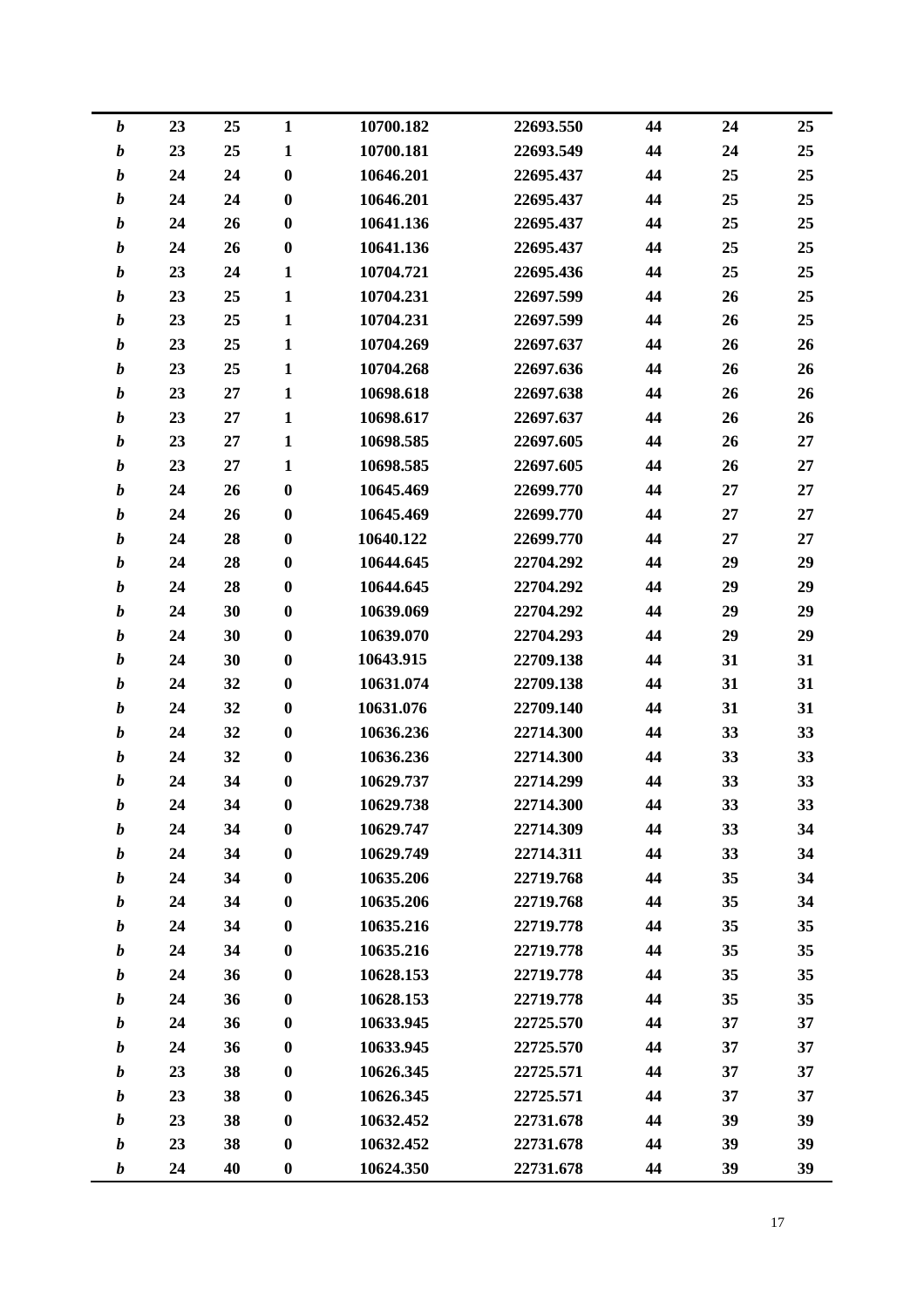| $\boldsymbol{b}$ | 24 | 40 | $\bf{0}$         | 10624.349 | 22731.677 | 44 | 39 | 39 |
|------------------|----|----|------------------|-----------|-----------|----|----|----|
| $\pmb{A}$        | 12 | 42 |                  | 10699.307 | 22738.100 | 44 | 41 | 41 |
| $\boldsymbol{A}$ | 12 | 42 |                  | 10699.307 | 22738.100 | 44 | 41 | 41 |
| $\boldsymbol{b}$ | 23 | 42 | $\bf{0}$         | 10706.514 | 22738.098 | 44 | 41 | 41 |
| $\boldsymbol{b}$ | 23 | 42 | $\bf{0}$         | 10706.514 | 22738.098 | 44 | 41 | 41 |
| $\boldsymbol{b}$ | 24 | 40 | $\bf{0}$         | 10630.771 | 22738.099 | 44 | 41 | 41 |
| $\boldsymbol{b}$ | 24 | 40 | $\bf{0}$         | 10630.771 | 22738.099 | 44 | 41 | 41 |
| $\boldsymbol{A}$ | 12 | 42 |                  | 10699.317 | 22738.110 | 44 | 41 | 42 |
| $\boldsymbol{A}$ | 12 | 42 |                  | 10699.318 | 22738.111 | 44 | 41 | 42 |
| $\boldsymbol{b}$ | 23 | 42 | $\bf{0}$         | 10706.525 | 22738.109 | 44 | 41 | 42 |
| $\boldsymbol{b}$ | 23 | 42 | $\bf{0}$         | 10706.525 | 22738.109 | 44 | 41 | 42 |
| $\boldsymbol{b}$ | 23 | 43 | $\bf{0}$         | 10705.523 | 22741.427 | 44 | 42 | 42 |
| $\boldsymbol{b}$ | 23 | 43 | $\boldsymbol{0}$ | 10705.523 | 22741.427 | 44 | 42 | 42 |
| $\boldsymbol{b}$ | 23 | 43 | $\bf{0}$         | 10705.531 | 22741.435 | 44 | 42 | 43 |
| $\boldsymbol{b}$ | 23 | 43 | $\bf{0}$         | 10705.532 | 22741.436 | 44 | 42 | 43 |
| $\boldsymbol{b}$ | 23 | 42 | $\bf{0}$         | 10713.238 | 22744.822 | 44 | 43 | 42 |
| $\boldsymbol{A}$ | 12 | 42 |                  | 10706.042 | 22744.835 | 44 | 43 | 43 |
| $\boldsymbol{A}$ | 12 | 42 |                  | 10706.042 | 22744.835 | 44 | 43 | 43 |
| $\boldsymbol{b}$ | 23 | 42 | $\bf{0}$         | 10713.248 | 22744.832 | 44 | 43 | 43 |
| $\boldsymbol{b}$ | 23 | 42 | $\bf{0}$         | 10713.249 | 22744.833 | 44 | 43 | 43 |
| $\boldsymbol{b}$ | 23 | 44 | $\bf{0}$         | 10704.592 | 22744.833 | 44 | 43 | 43 |
| $\boldsymbol{b}$ | 23 | 44 | $\bf{0}$         | 10704.592 | 22744.833 | 44 | 43 | 43 |
| $\boldsymbol{b}$ | 23 | 44 | $\bf{0}$         | 10704.592 | 22744.833 | 44 | 43 | 43 |
| $\boldsymbol{b}$ | 23 | 44 | $\bf{0}$         | 10704.592 | 22744.833 | 44 | 43 | 43 |
| $\boldsymbol{b}$ | 23 | 44 | $\bf{0}$         | 10704.602 | 22744.843 | 44 | 43 | 44 |
| $\boldsymbol{b}$ | 23 | 44 | $\boldsymbol{0}$ | 10704.602 | 22744.843 | 44 | 43 | 44 |
| $\boldsymbol{b}$ | 23 | 43 | $\boldsymbol{0}$ | 10712.403 | 22748.305 | 44 | 44 | 43 |
| b                | 23 | 43 | $\bf{0}$         | 10712.402 | 22748.304 | 44 | 44 | 43 |
| A                | 12 | 45 |                  | 10698.029 | 22748.318 | 44 | 44 | 44 |
| $\boldsymbol{A}$ | 12 | 45 |                  | 10698.029 | 22748.318 | 44 | 44 | 44 |
| $\boldsymbol{b}$ | 23 | 43 | $\boldsymbol{0}$ | 10712.415 | 22748.319 | 44 | 44 | 44 |
| b                | 23 | 43 | $\bf{0}$         | 10712.414 | 22748.318 | 44 | 44 | 44 |
| b                | 23 | 45 | $\bf{0}$         | 10703.738 | 22748.317 | 44 | 44 | 44 |
| $\boldsymbol{b}$ | 23 | 45 | $\bf{0}$         | 10703.740 | 22748.319 | 44 | 44 | 44 |
| $\boldsymbol{A}$ | 12 | 45 |                  | 10698.039 | 22748.328 | 44 | 44 | 45 |
| $\boldsymbol{b}$ | 23 | 45 | $\bf{0}$         | 10703.748 | 22748.327 | 44 | 44 | 45 |
| b                | 23 | 45 | $\bf{0}$         | 10703.748 | 22748.327 | 44 | 44 | 45 |
| b                | 23 | 44 | $\bf{0}$         | 10711.628 | 22751.869 | 44 | 45 | 44 |
| b                | 23 | 44 | $\bf{0}$         | 10711.628 | 22751.869 | 44 | 45 | 44 |
| $\boldsymbol{b}$ | 23 | 44 | $\bf{0}$         | 10711.629 | 22751.870 | 44 | 45 | 44 |
| b                | 23 | 44 | $\bf{0}$         | 10711.628 | 22751.869 | 44 | 45 | 44 |
| b                | 23 | 44 | $\bf{0}$         | 10711.638 | 22751.879 | 44 | 45 | 45 |
| b                | 23 | 44 | $\bf{0}$         | 10711.639 | 22751.880 | 44 | 45 | 45 |
| $\boldsymbol{b}$ | 23 | 46 | $\boldsymbol{0}$ | 10697.377 | 22751.881 | 44 | 45 | 45 |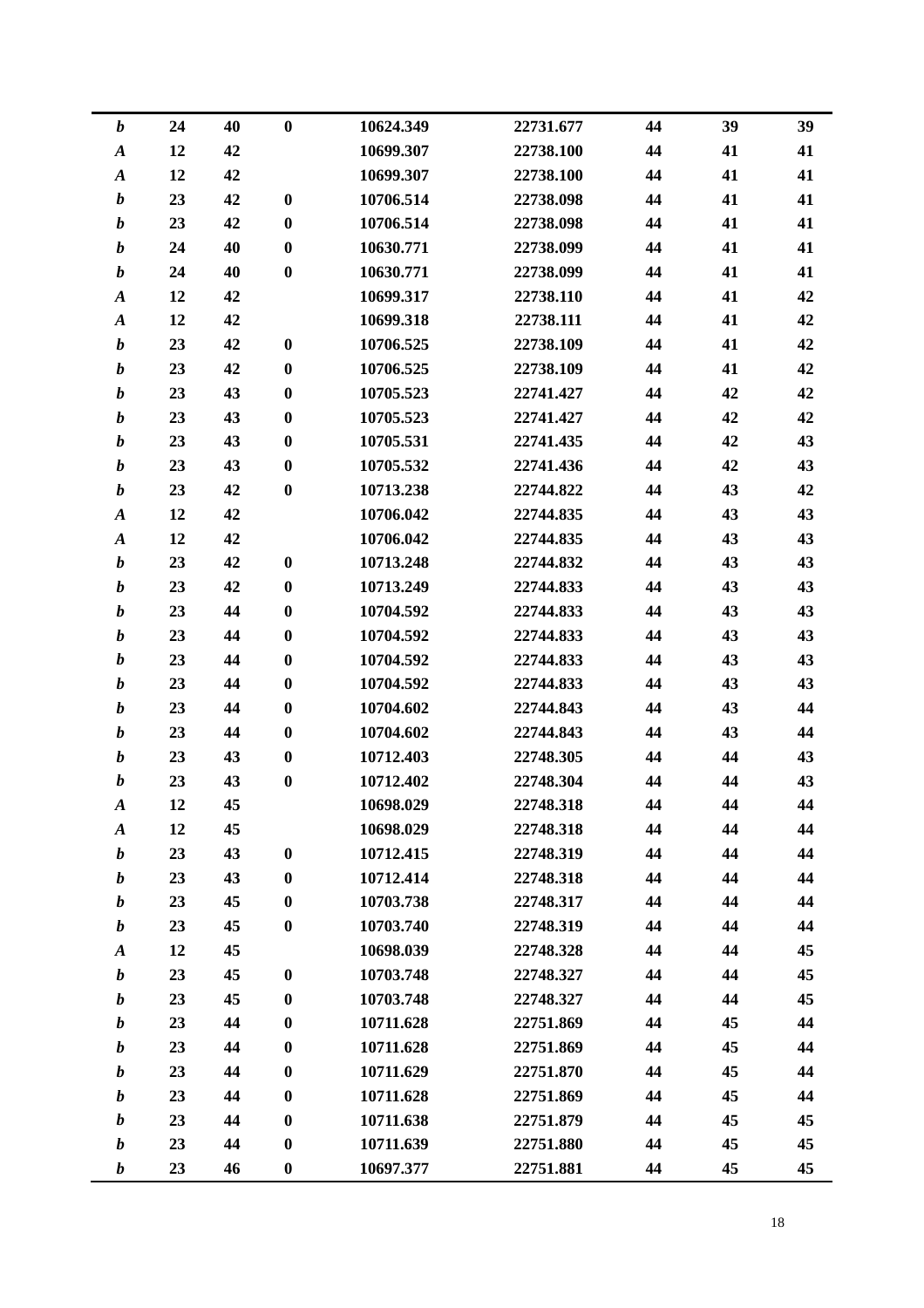| $\boldsymbol{b}$ | 23 | 46 | $\boldsymbol{0}$ | 10697.376 | 22751.880 | 44 | 45 | 45 |
|------------------|----|----|------------------|-----------|-----------|----|----|----|
| $\boldsymbol{b}$ | 23 | 46 | $\boldsymbol{0}$ | 10697.376 | 22751.880 | 44 | 45 | 45 |
| $\boldsymbol{b}$ | 23 | 46 | $\boldsymbol{0}$ | 10697.376 | 22751.880 | 44 | 45 | 45 |
| $\boldsymbol{b}$ | 23 | 46 | $\boldsymbol{0}$ | 10697.387 | 22751.891 | 44 | 45 | 46 |
| $\boldsymbol{b}$ | 23 | 46 | $\bf{0}$         | 10697.387 | 22751.891 | 44 | 45 | 46 |
| $\boldsymbol{b}$ | 23 | 46 | $\boldsymbol{0}$ | 10697.386 | 22751.890 | 44 | 45 | 46 |
| $\boldsymbol{b}$ | 23 | 46 | $\boldsymbol{0}$ | 10697.386 | 22751.890 | 44 | 45 | 46 |
| $\boldsymbol{A}$ | 12 | 45 |                  | 10705.222 | 22755.511 | 44 | 46 | 45 |
| $\boldsymbol{A}$ | 12 | 45 |                  | 10705.222 | 22755.511 | 44 | 46 | 45 |
| $\boldsymbol{b}$ | 23 | 45 | $\bf{0}$         | 10710.931 | 22755.510 | 44 | 46 | 45 |
| $\boldsymbol{b}$ | 23 | 45 | $\bf{0}$         | 10710.932 | 22755.511 | 44 | 46 | 45 |
| $\boldsymbol{A}$ | 12 | 45 |                  | 10705.232 | 22755.521 | 44 | 46 | 46 |
| $\boldsymbol{A}$ | 12 | 45 |                  | 10705.231 | 22755.520 | 44 | 46 | 46 |
| $\boldsymbol{b}$ | 23 | 45 | $\boldsymbol{0}$ | 10710.940 | 22755.519 | 44 | 46 | 46 |
| $\boldsymbol{b}$ | 23 | 45 | $\bf{0}$         | 10710.942 | 22755.521 | 44 | 46 | 46 |
| $\boldsymbol{b}$ | 23 | 46 | $\boldsymbol{0}$ | 10704.724 | 22759.228 | 44 | 47 | 46 |
| $\boldsymbol{b}$ | 23 | 46 | $\boldsymbol{0}$ | 10704.724 | 22759.228 | 44 | 47 | 46 |
| $\boldsymbol{b}$ | 23 | 46 | $\boldsymbol{0}$ | 10704.724 | 22759.228 | 44 | 47 | 46 |
| $\boldsymbol{b}$ | 23 | 46 | $\boldsymbol{0}$ | 10704.724 | 22759.228 | 44 | 47 | 46 |
| $\boldsymbol{b}$ | 23 | 46 | $\bf{0}$         | 10704.734 | 22759.238 | 44 | 47 | 47 |
| $\boldsymbol{b}$ | 23 | 46 | $\boldsymbol{0}$ | 10704.733 | 22759.237 | 44 | 47 | 47 |
| $\boldsymbol{b}$ | 23 | 46 | $\boldsymbol{0}$ | 10704.734 | 22759.238 | 44 | 47 | 47 |
| $\boldsymbol{b}$ | 23 | 46 | $\boldsymbol{0}$ | 10704.734 | 22759.238 | 44 | 47 | 47 |
|                  |    |    |                  |           |           |    |    |    |
| $\boldsymbol{A}$ | 12 | 42 |                  | 10762.052 | 22800.845 | 45 | 41 |    |
| $\boldsymbol{A}$ | 12 | 42 |                  | 10762.052 | 22800.845 | 45 | 41 |    |
| $\boldsymbol{b}$ | 23 | 42 | $\bf{0}$         | 10769.261 | 22800.845 | 45 | 41 |    |
| b                | 23 | 42 | $\boldsymbol{0}$ | 10769.260 | 22800.844 | 45 | 41 |    |
| b                | 23 | 43 | $\bf{0}$         | 10768.252 | 22804.156 | 45 | 42 |    |
| $\boldsymbol{b}$ | 23 | 43 | $\bf{0}$         | 10768.252 | 22804.156 | 45 | 42 |    |
| $\boldsymbol{A}$ | 12 | 42 |                  | 10768.755 | 22807.548 | 45 | 43 |    |
| $\boldsymbol{A}$ | 12 | 42 |                  | 10768.755 | 22807.548 | 45 | 43 |    |
| $\boldsymbol{b}$ | 23 | 42 | $\boldsymbol{0}$ | 10775.964 | 22807.548 | 45 | 43 |    |
| b                | 23 | 42 | $\boldsymbol{0}$ | 10775.963 | 22807.547 | 45 | 43 |    |
| $\boldsymbol{b}$ | 23 | 44 | $\bf{0}$         | 10767.306 | 22807.547 | 45 | 43 |    |
| b                | 23 | 44 | $\bf{0}$         | 10767.305 | 22807.546 | 45 | 43 |    |
| $\boldsymbol{b}$ | 23 | 44 | $\bf{0}$         | 10767.306 | 22807.547 | 45 | 43 |    |
| $\boldsymbol{b}$ | 23 | 44 | $\bf{0}$         | 10767.306 | 22807.547 | 45 | 43 |    |
| $\boldsymbol{A}$ | 12 | 45 |                  | 10760.725 | 22811.014 | 45 | 44 |    |
| $\boldsymbol{A}$ | 12 | 45 |                  | 10760.725 | 22811.014 | 45 | 44 |    |
| b                | 23 | 43 | $\boldsymbol{0}$ | 10775.109 | 22811.013 | 45 | 44 |    |
| $\boldsymbol{b}$ | 23 | 43 | $\bf{0}$         | 10775.110 | 22811.014 | 45 | 44 |    |
| b                | 23 | 45 | $\boldsymbol{0}$ | 10766.435 | 22811.014 | 45 | 44 |    |
| b                | 23 | 45 | $\boldsymbol{0}$ | 10766.435 | 22811.014 | 45 | 44 |    |